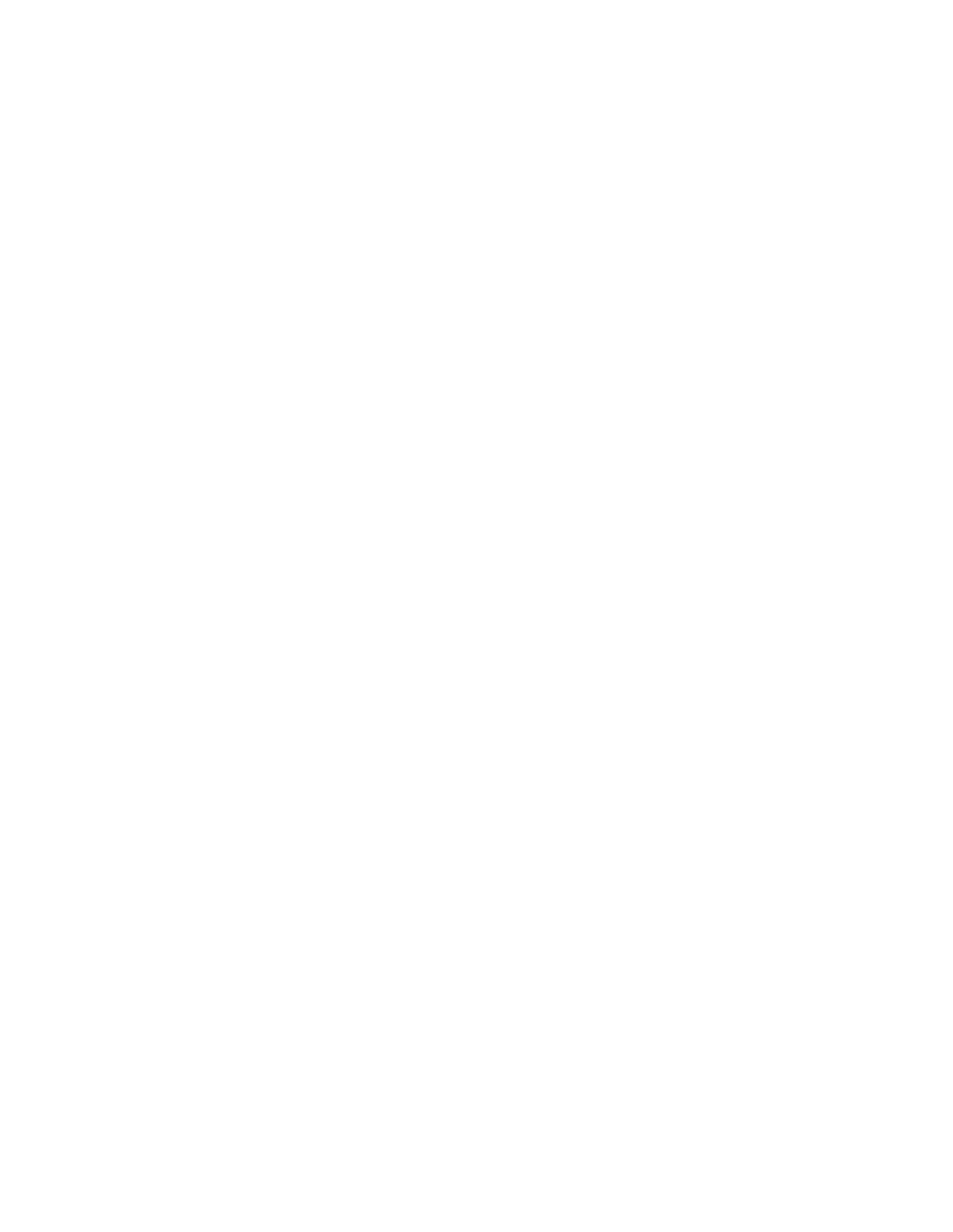# **Successor Trustee Manual**

| <b>Article One</b>      |                                             |
|-------------------------|---------------------------------------------|
| <b>Article Two</b>      |                                             |
| <b>Article Three</b>    | Standard of Proof and Legal Presumptions 13 |
| <b>Article Four</b>     |                                             |
| <b>Article Five</b>     |                                             |
| <b>Article Six</b>      |                                             |
| <b>Article Seven</b>    |                                             |
| <b>Article Eight</b>    |                                             |
| <b>Article Nine</b>     |                                             |
| <b>Article Ten</b>      |                                             |
| <b>Article Eleven</b>   |                                             |
| <b>Article Twelve</b>   |                                             |
| <b>Article Thirteen</b> |                                             |
| <b>Article Fourteen</b> |                                             |
| <b>Article Fifteen</b>  |                                             |
| <b>Article Sixteen</b>  | Presumptions of Interpretation of the       |
|                         |                                             |
| <b>Article Eighteen</b> |                                             |
| <b>Article Nineteen</b> | Words of Caution & Final Thoughts 47        |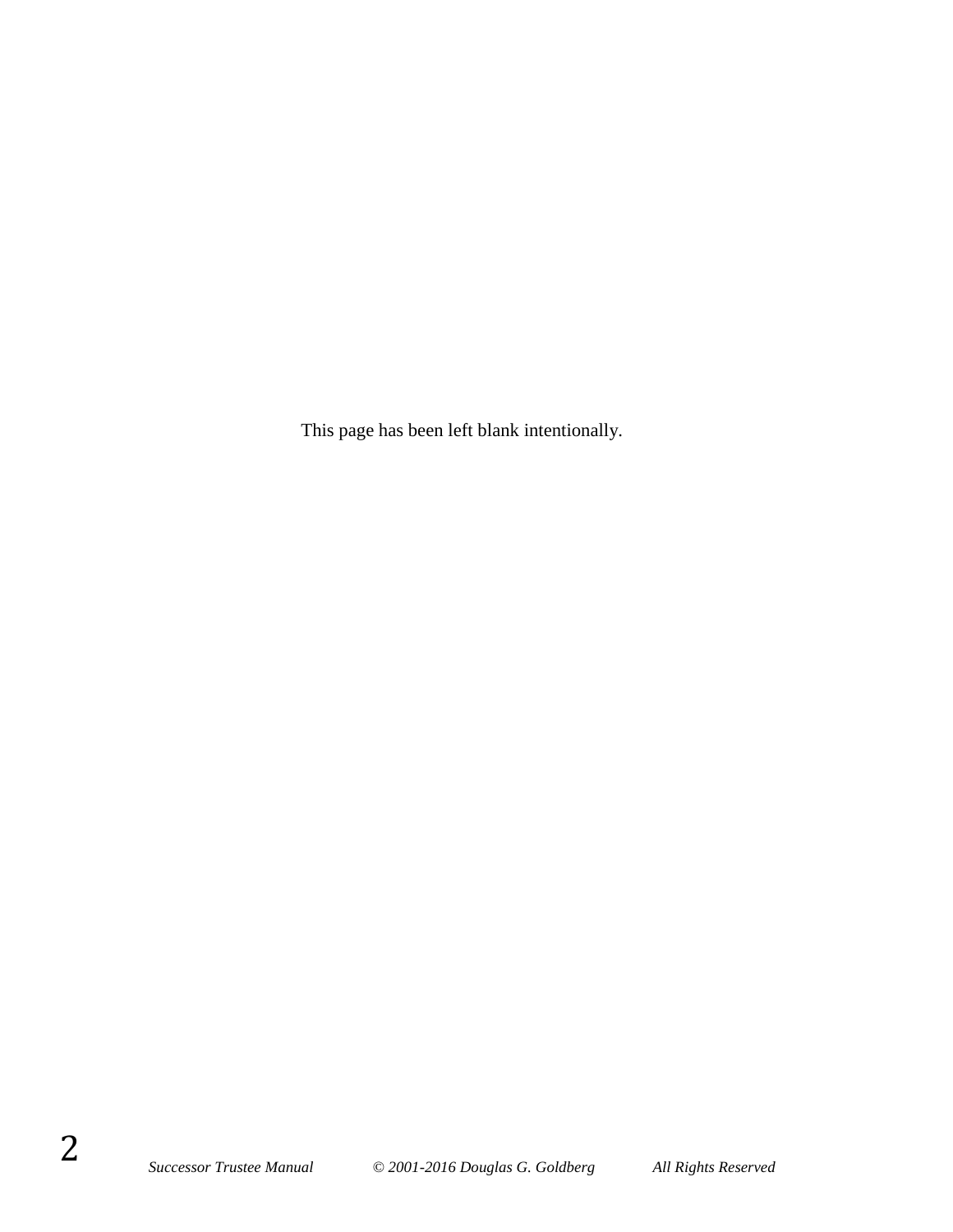# **Introduction**

These Trustee instructions are provided courtesy of our law firm. These instructions are designed to provide the Trustees with some directions to help them do the job better. Most people are unfamiliar with the duties of a fiduciary, such as an Agent or a Trustee. A fiduciary owes a high duty to the person upon whose benefit the fiduciary acts. That duty must come first in all matters related to handling matters as a fiduciary. A Trustee owes the highest duty recognized by law to the person upon whose benefit the Trustee acts.

These instructions are a guide and are not intended to provide legal advice to the Trustee. The relationship between the Trustee and the beneficiaries of the trust requires a great deal of care and due diligence on the part of the Trustee. Each Trustee, when more than one Trustee is acting, must make his or her own decision about what the duty is. Typically, the attorney who drafted the trust is the attorney who represents the Trustee. However, when more than one Trustee is serving, there are potential conflicts of interest between the Trustees. When this happens, the attorney is obligated to inform the Trustees with whom a conflict exists. Those affected Trustees might be wise to hire their own legal counsel to represent them.

Keep in mind that these guidelines are general in nature, and are here to help you as the Trustee avoid legal liability. If you have specific questions, you should seek the advice of an attorney who is competent in this area of the law.

No one can be forced to accept the position of Trustee or Personal Representative. However, if you accept the position, you must also accept the responsibility that goes along with it. It is in the best interest of both current and future beneficiaries to hold you to those responsibilities. Therefore, DO NOT TAKE THIS POSITION LIGHTLY.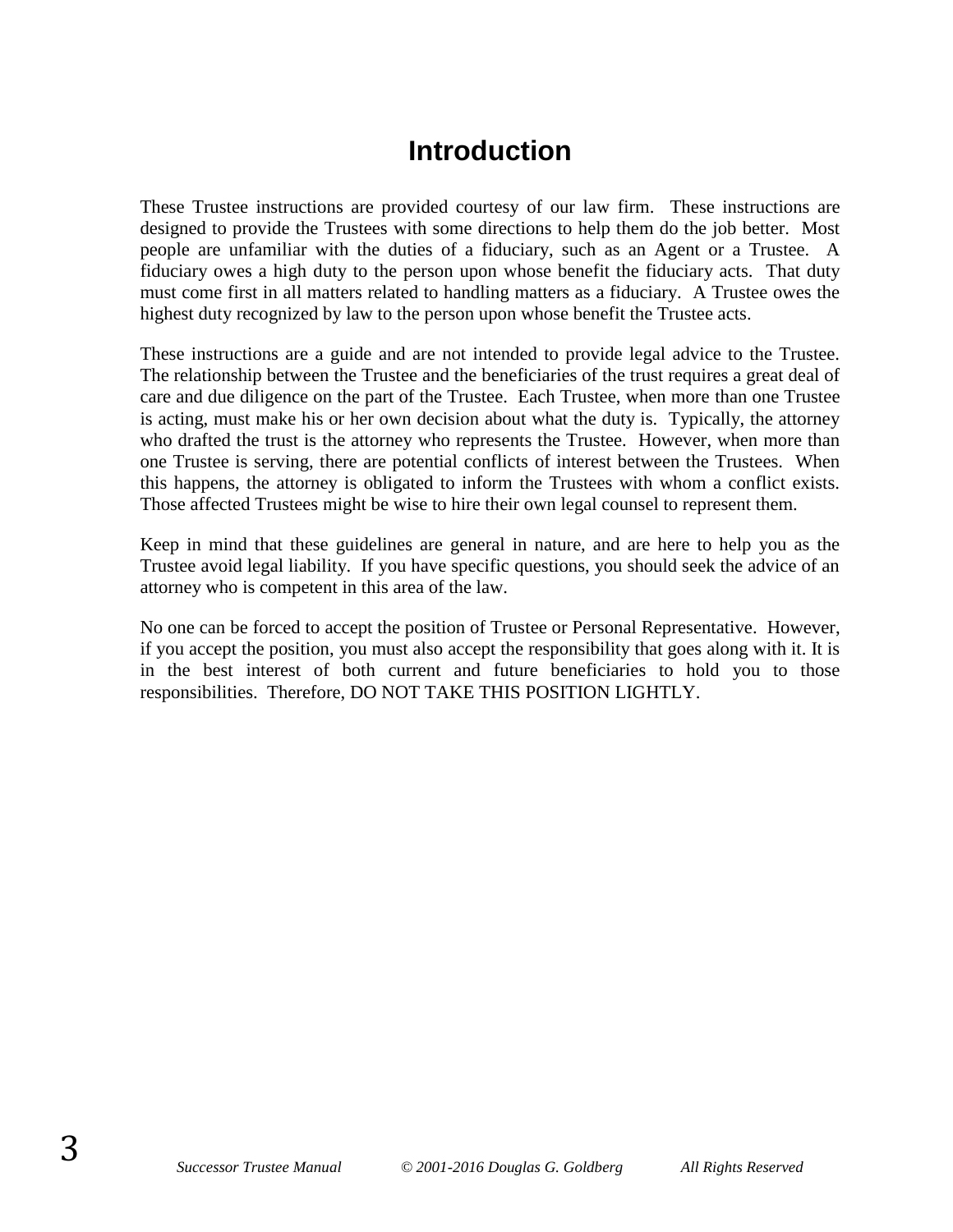## **Successor Trustee Instructions**

As a Trustee, you have certain duties to perform, and there are certain rules that you must follow. These few pages are intended to provide you a general idea of what is involved in being a Trustee. You may be confronted with questions and problems beyond the scope of a brief explanation such as this. If in doubt you should consult the attorney for the trust.

Fiduciary law does not demand absolute perfection in judgment, but it does demand absolute loyalty, absolute honesty, and absolute disclosure, even if that disclosure hurts. Fiduciaries, such as Trustees, are treated differently by law.

A quote from Justice Benjamin Cordozo (a former United States Supreme Court Justice) is in order:

*Many forms of conduct permissible in a workaday world for those acting at arm's length, are forbidden to those bound by fiduciary ties. A (fiduciary) is held to something stricter than the morals of the market place. Not honesty alone, but the punctilio of an honor the most sensitive, is then the standard of behavior. As to this there has developed a tradition that is unbending and inveterate. Uncompromising rigidity has been the attitude of courts of equity when petitioned to undermine the rule of undivided loyalty by the "disintegrating erosion" of particular exceptions. . . . Only thus has the level of conduct for fiduciaries been kept at a level higher than that trodden by the crowd. . . .*

A fiduciary is someone who has undertaken to act for and on behalf of another in a particular matter in circumstances which give rise to a relationship of trust and confidence.

A fiduciary duty is a legal or ethical relationship of confidence or trust regarding the management of money or property between two or more parties, most commonly a *fiduciary* and a *principal*.

A fiduciary duty is the highest standard of care at either equity or law. A fiduciary is expected to be extremely loyal to the person to whom he owes the duty (the "principal"); he must not put his personal interests before the duty, and must not profit from his position as a fiduciary, unless the principal consents. The word itself comes originally from the Latin *fides*, meaning faith, and *fiducia*, trust.

In a fiduciary relationship, one person, in a position of vulnerability, justifiably reposes confidence, good faith, reliance and trust in another whose aid, advice or protection is sought in some matter. In such a relationship, good conscience requires one to act at all times for the sole benefit and interests of another, with loyalty to those interests. Examples of a fiduciary relationship include doctor/patient; attorney/client; pastor/parishioner and trustee/beneficiary.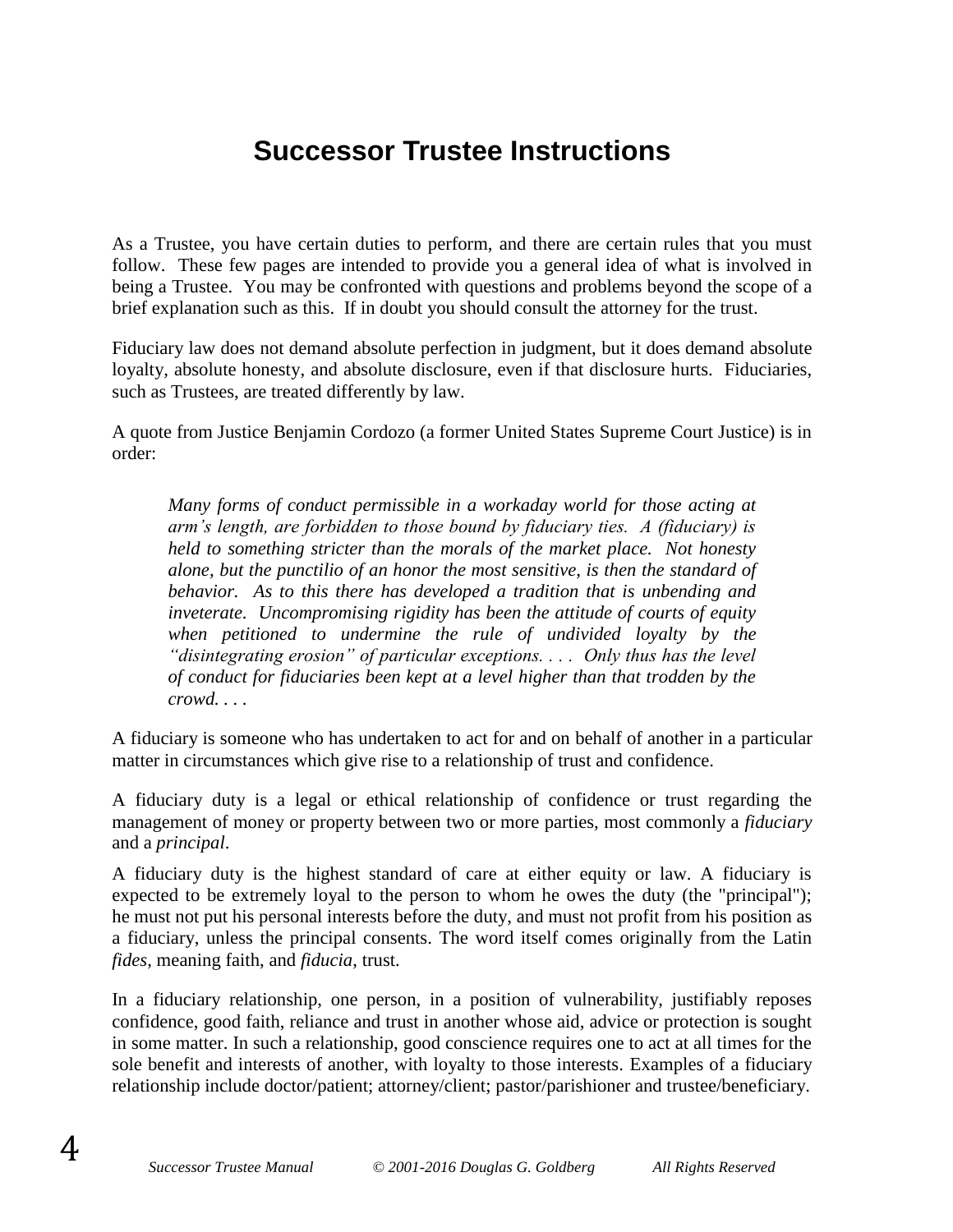## **Article One Basic Rules**

**How to Sign Documents as Trustee** -- When signing anything on behalf of the trust, always sign as *"(Your Name), Trustee,"* unless you were the Trustmaker (the person who made the trust, also known as the Trustmaker, Grantor, Settlor, or Trustor). By signing as Trustee, you will not be personally liable for that action as long as that action is within the scope of your authority under the trust and under applicable laws.

#### **Section 1.01 Sources of the Trustee's Authority**

There are three sources where the Trustee may find authority. Your authority comes first from the trust instrument, and your duties and powers as described there are your first instructions. You should read the trust instrument with care, and from time to time read it again. The trust instrument may contain specific provisions that take precedence over the general rules set forth in any memorandum or in this manual. However, the trust cannot protect you from liability for things that are against "public policy." For example, if the trust document states that a beneficiary is not entitled to an accounting, that is against public policy since it leaves the beneficiary no way to determine what assets the trust holds and what the beneficiary should be receiving.

The second source of your authority comes from the law – Title 15 of the Colorado Revised Statutes, Colorado Uniform Prudent Investor Act, Colorado Uniform Principal and Income Act, and Colorado Uniform Probate Code. These laws apply to anything that is not specifically spelled out in the trust document. If the trust lacks instructions, it would be a good idea to pick up a copy of all of the acts that apply. The trust can reimburse the Trustee for obtaining copies of these acts.

The third source of authority is the "common law," that is, the case law surrounding this subject. In many cases, cases have been brought to the courts because the document and the applicable are silent on issues. We are currently in an environment where a vast body of case law may not longer be valid, though much of it will still be valid under the new laws. However, we have no cases where the new law has been applied to particular cases.

#### **Section 1.02 Trustee's Duty of Loyalty**

As a Trustee, you must always act to further the interests of the trust and the beneficiaries. You are serving as Trustee for the benefit of someone other than yourself. You should not enter a transaction that gives you an opportunity to benefit yourself at the expense of the trust. If any situation should arise in which there is a conflict between your personal interests and the trust or between the trust and the interests of third parties, you as Trustee should put the interests of the trust first. For example, you as Trustee should not sell trust property to yourself or sell your property to the trust because this might incline you to take advantage of the trust. You as Trustee should not loan trust funds to yourself for personal or business purposes. The rules set forth in this paragraph are strict and apply not only to transactions in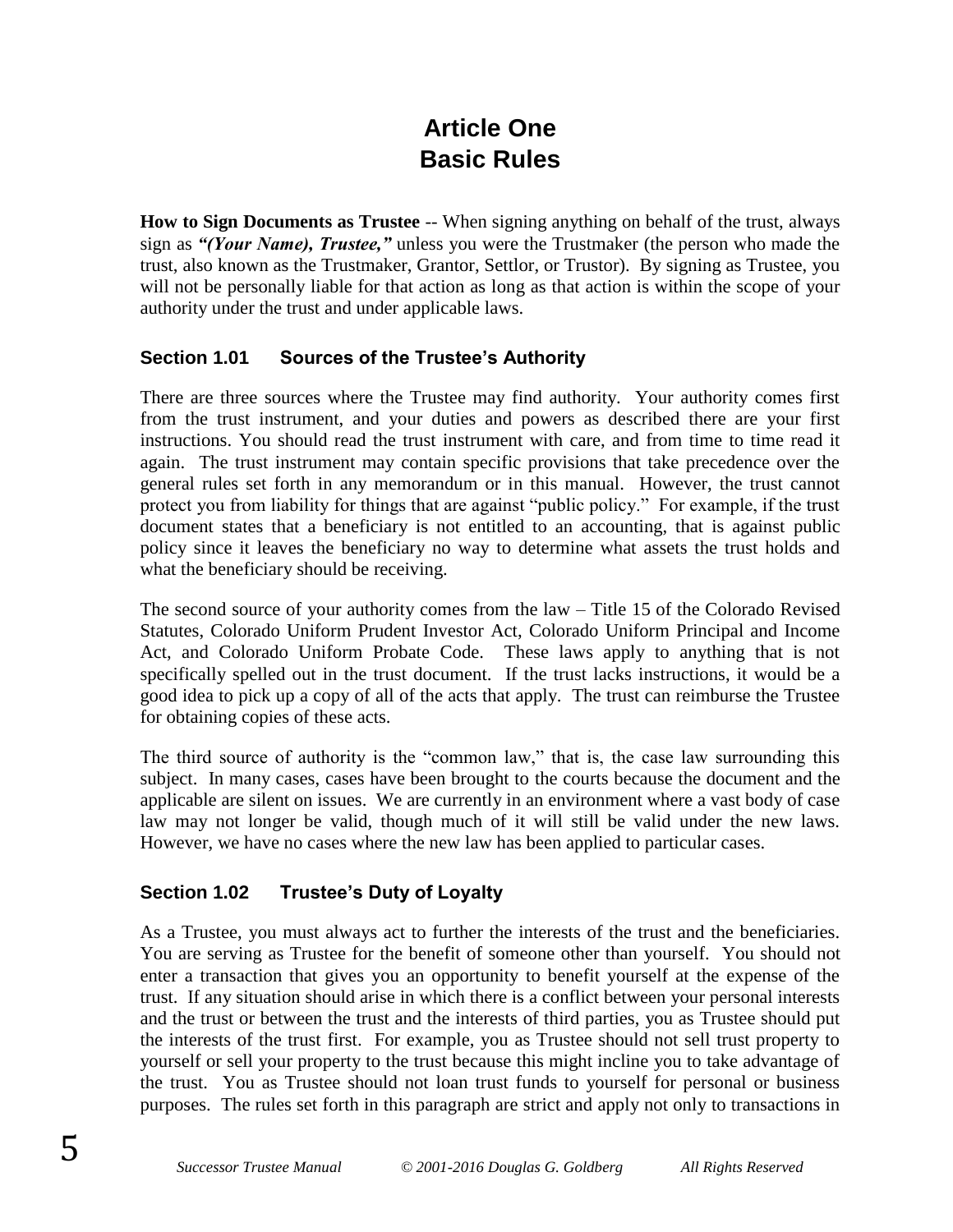which you would deal directly with yourself, but also prohibit transactions in which you as a Trustee would deal with organizations, such as partnerships or corporations, in which you are personally interested. This rule applies although the transaction may be scrupulously fair and even if it is favorable of a Revocable Living Trust created by you to the trust. These rules would not strictly apply to you as Trustee of a Revocable Living Trust created by you and in which you are the principal lifetime beneficiary.

#### **Section 1.03 Self-Dealing**

Self-dealing is a difficult concept to master. A Trustee is self-dealing when he benefits in any way from the trust he is managing unless he is also the Trustmaker. Here are some practical examples:

#### **(a) Example One – The Car Sale**

Though Mr. and Mrs. Elderly are no longer able to drive, they have a nice new car. They name their children, Bob, Carol, and Don as Trustees. The children decide to sell the car. Bob wants to purchase the car. Can he do it without self-dealing? The answer is that it depends. *(Get used to that answer – it's the most common start to an answer to ANY legal question.)*

*Scenario 1 --* Can the three children agree on a price and Bob pay the trust that price? No, it is self-dealing because there has been no showing that the price they agreed upon was a reasonable price for the vehicle. In this case, Bob is liable for self-dealing and Carol and Don are liable for breach of trust or breach of fiduciary duty.

**Scenario 2** -- The three children agree to determine what the value of the car is by independent means. Either Don or Carol goes to a car dealer and asks the dealer for what price would the dealer sell the car. Then Bob pays the price the dealer suggested to the trust. Is there self-dealing in this case? Probably not, assuming several things. If the car dealer would be considered knowledgeable was asked to value the car for a prospective buyer from the dealership if the dealership owned the car, and put the value in writing so that it could be verified, there is no self-dealing problem. However, if the dealer is given facts indicating that the lowest value should be used, there is a problem. What if the dealer says, "The value is between "X" and " $X + Y$ "?" There is self-dealing at value "X," but not at value "X + Y." Why? Because "X" might not be a reasonable price under the circumstances.

**Scenario 3** -- Either Don or Carol take the same action in going to a car dealer as in Scenario 2, then put the car on the market. They agree to give Bob a first right of refusal on any offers they receive. After having the car up for sale for one week, they have three offers, all of different values. Bob agrees to match the highest offer and pay the trust that amount. Is that self-dealing? No. If Bob had paid any amount less than the highest amount, it would be selfdealing. However, in this case, Bob matched the highest reasonable amount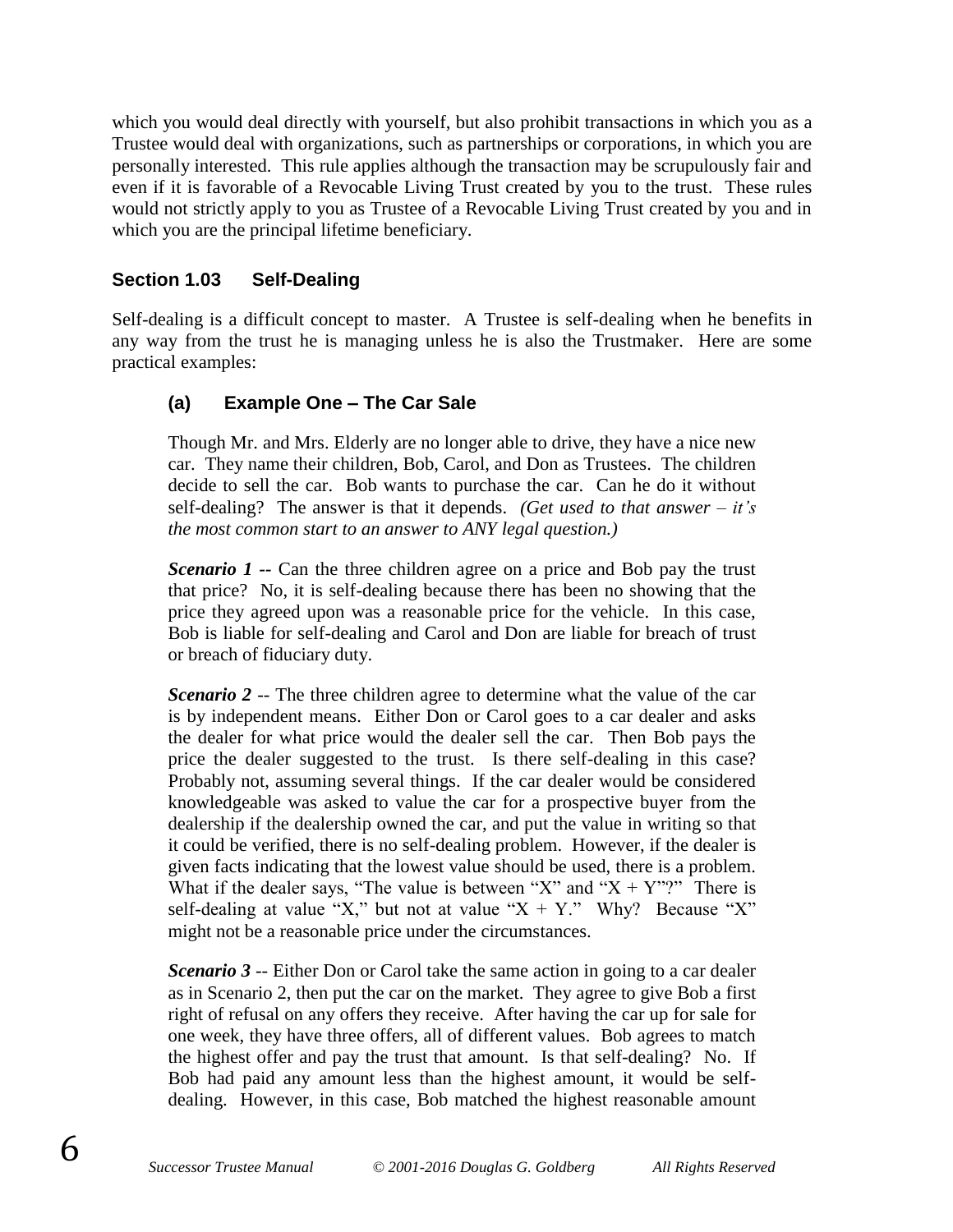that the trust would likely have gotten for the car. If Don or Carol receive only one bid and ask Bob to match it, then there could be a self-dealing problem. Why? Because without several bids, it might be argued that the bid received was by not truly a legitimate offer. An auction type offer, however, is less subject to this complaint. The safest way is to put the car up for sale for a specific period of time, then let Bob match the highest offer received in that time, assuming there is more than one offer.

*Another viable strategy is to use the Kelly Blue Book value of the vehicle, and have Bob pay full price. Only if there is a higher offer from a third person would there be a problem with this*. If Bob were the sole Trustee, he would need to appoint another Trustee to make the decision to sell it to himself, regardless of the price.

#### **(b) Example Two – The Land Lease**

Mr. Farmer owns a farm and ranch. He has been operating the place for almost 50 years, but has decided to retire and have his four children run the operations. He wants to just live off the rent from the land and a percentage of the crops. He names them all as Trustees of his Revocable Living Trust and he and his wife do some traveling. The children do not all have equal involvement. Andy, the oldest son, lives in another state and has nothing to do with the farming and ranching operations. Bill, Cathy, and Debbie all live in the area. Bill owns and operates land adjoining the Farmer place. Cathy and Debbie are both married. Cathy and her husband Jim own a small farm, but would like to work more land. Debbie and her husband Mike have been helping operate Mr. Farmer's place for the last five years.

Bill wants to lease some of the pastures for grazing his own stock. Since the area he wants is unsuitable for any other purpose, the others have no problem with Bill using part of the land adjacent to his own for that purpose. Jim and Cathy want to take about one-third of the farming acreage to grow crops on. Debbie and Mike want to operate the remaining portion and have some farming and some ranching. All three children agree on who wants to do what. Of the three, only Bill is not struggling financially.

There are several potential self-dealing problems here. If Bill pays less than the fair market value of the land on which his stock will graze, that is selfdealing. If Jim and Cathy pay less than either fair market value for rent, or the standard crop percentage agreement, that is self-dealing. If Debbie and Mike pay less than fair market value for rental on the place they are running, that is self-dealing. The big danger here is the three agreeing on something less, sort of a "I'll scratch your back if you'll scratch mine" deal.

Suppose all are willing to pay fair market value. There may still be a problem because of how the fair market value is determined for the particular arrangement. There could also be a problem if Andy does not agree with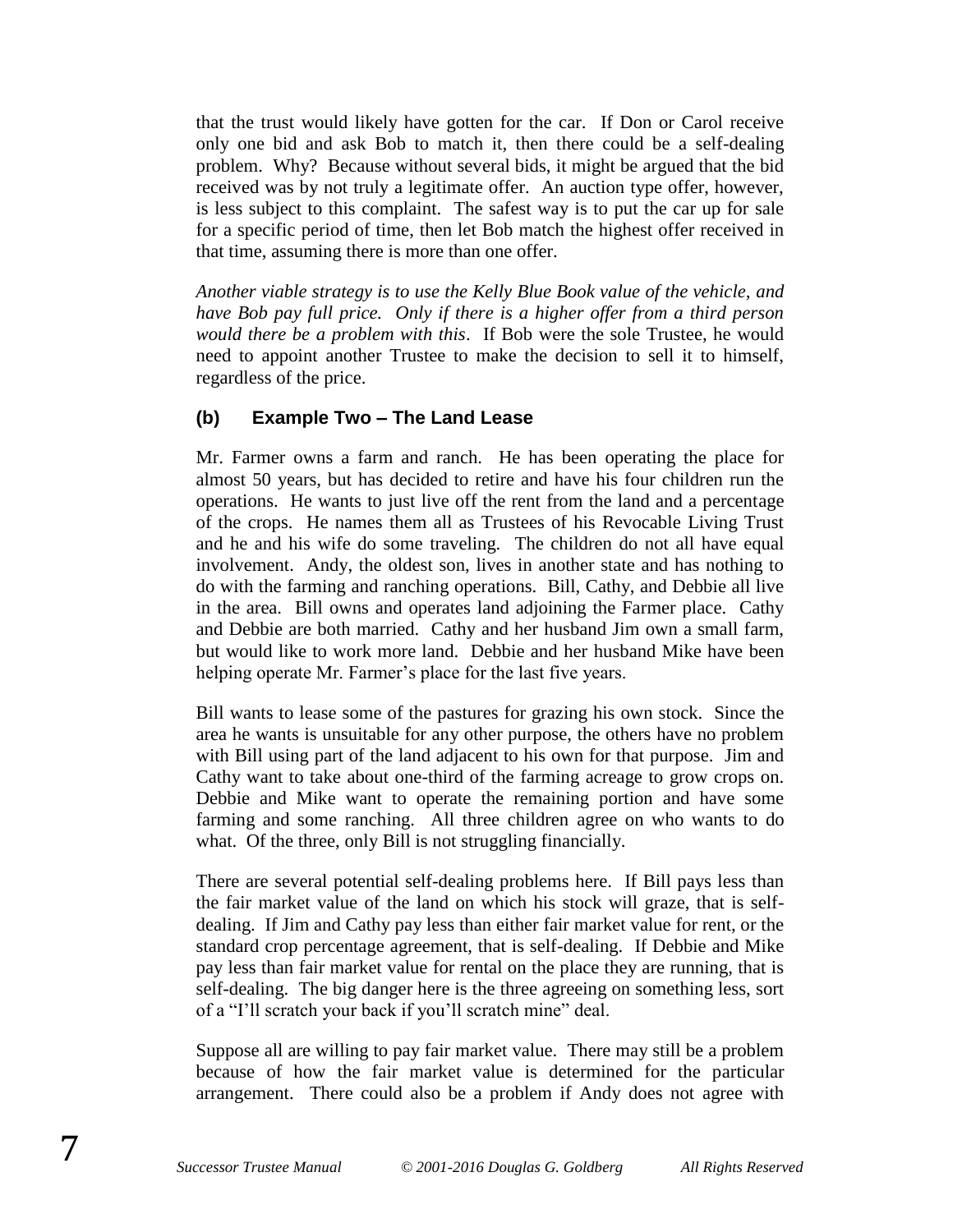something they want to do because he is in the best position (other than the parents) to bring a suit for breach of fiduciary duty. The best thing to do here might be for none of the three to vote on any arrangement that involves any of them. It would also be very wise to get written permission from the Farmers (as the Trustmakers and beneficiaries) to any arrangement made.

#### **(c) Safe Rules to Avoid Self-Dealing**

- 1. The Trustee who is interested in a piece of trust property (Trustee/buyer) shall not make any decision as a Trustee regarding the disposition of that property.
- 2. The Trustee/buyer shall pay the same price that the property would be sold for in the open market, or fair market value. Fair market value is defined as the price a willing buyer would pay a willing seller when neither is under any compulsion to act and both are in command of the relevant facts. In other words, the buyer does not have to buy and the seller does not have to sell. Both are aware of the facts of the transaction and the way that transaction fits into the market place. Neither is compelled to act. The price that results is a fair exchange of value, or Fair Market Value.
- 3. If the true value can be established in writing, such as for a piece of real estate, then the Trustee/buyer must pay the most that could be reasonably expected in terms of payment. Anything less is selfdealing.

#### **(d) The Bottom Line on Self Dealing**

All transactions involving a Trustee/buyer who is not the Trustmaker should be arms-length transactions. Fair market value is the standard and if an issue comes up, the Trustee/buyer must be able to prove the transaction was a fair market value transaction since the presumption is that the self-dealing was involved.

Generally, a Trustee should avoid purchasing trust property, unless the trust specifically sets forth a method for doing so and all other Trustees agree to the purchase and the purchase price. Just one other Trustee disagreeing can cause a lot of potential problems.

Once you have accepted position of Trustee, you are responsible for the administration of a trust and you should not turn over the complete administration of the trust to others. This does not mean that you must actually perform all of the administrative work yourself. You can delegate certain administrative details to persons qualified to handle them. For example, you can employ an agent to collect rents. However, the responsibility for the administration of the trust always remains with you as Trustee.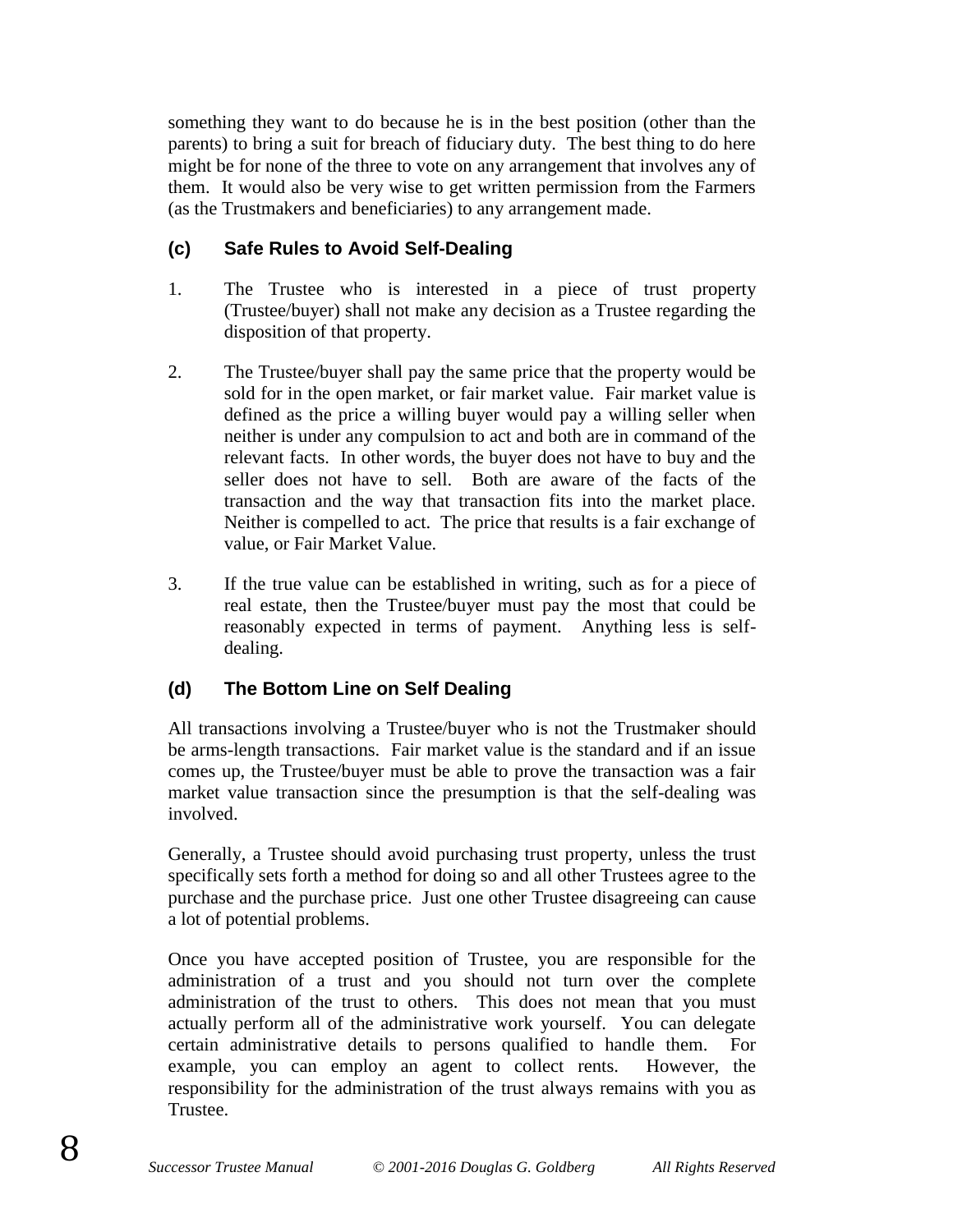If you are one of two or more Trustees, you cannot rely on the other Trustees to administer the trust. You should participate in the administration. If another Trustee is acting improperly with respect to trust matters, you have the obligation to act to correct the situation. You have an obligation to be aware that another Trustee is acting improperly with respect to trust matters. With joint and several liability, each Trustee is responsible to the beneficiaries for the misconduct and breaches of duty of the other Trustees.

As a Trustee, consider your job to be the watchman for the beneficiaries. If something goes wrong, don't let it go wrong on your watch!

You must keep the trust property separate and distinct from your own property. In other words, you should have a separate bank account or accounts for the trust and not put either trust principal or income into your personal accounts. Trust assets must be readily identifiable as such and should be segregated from your other property.

Should any questions arise as to the proper interpretation of the terms of the trust, you should consult the attorney for the trust. If the trust wording is ambiguous, it will likely be necessary for the attorney to petition the proper court to obtain a court ruling on the matter. Dealing "off the top of your head" can be a highly dangerous practice, exposing you to personal liabilities.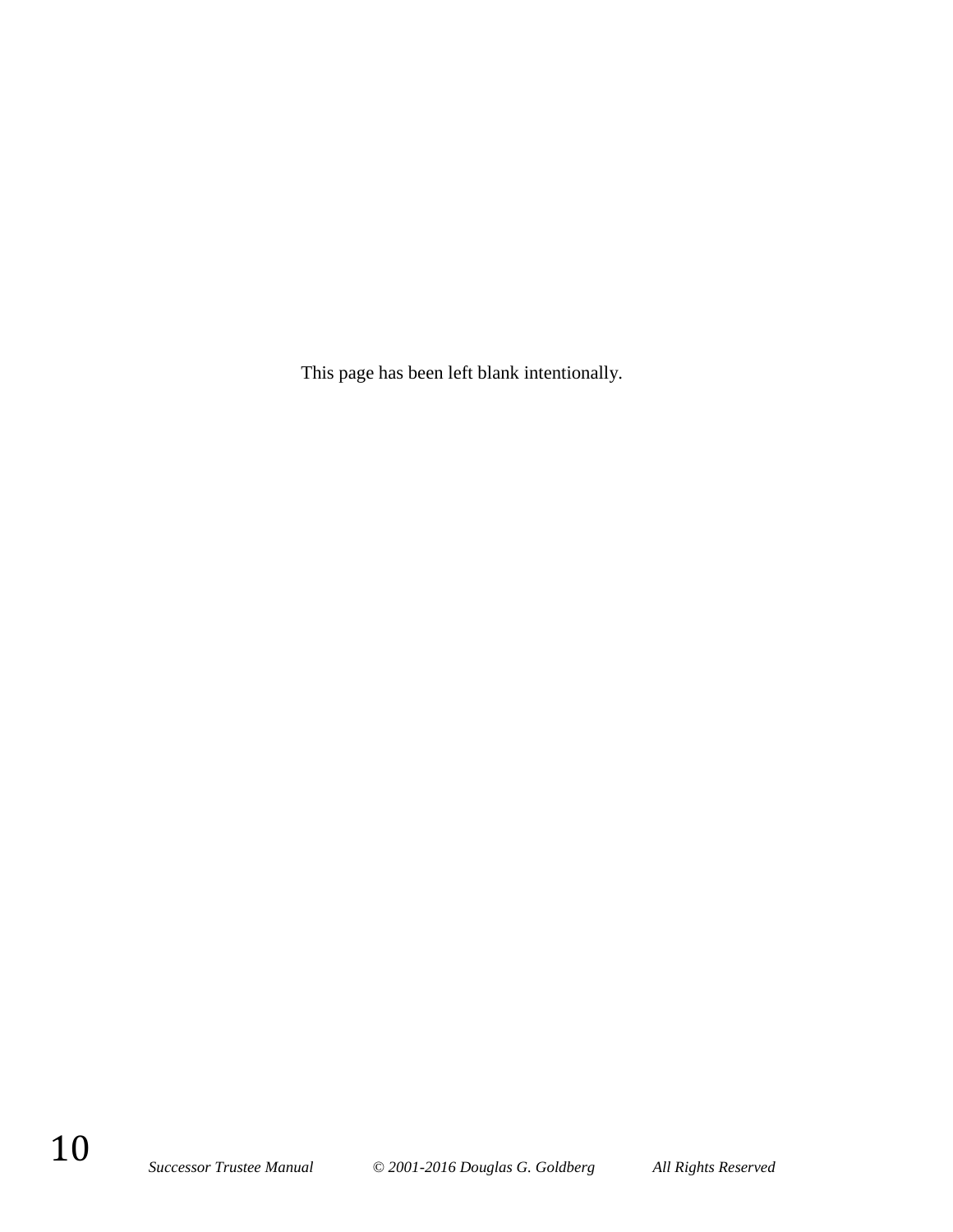## **Article Two Absolute Loyalty**

The Trustee owes an absolute duty of loyalty to the beneficiaries of the trust. While not a complete list, the following actions are examples of the breach of the duty of loyalty:

#### **Section 2.01 Examples of Breach of Duty of Loyalty**

#### **(a) Individual Trustee**

- Buying trust property; or
- **Leasing trust property to himself; or**
- Buying trust property at a sale forced by a third person; or
- Buying for himself outstanding claims against interests in trust property; or
- Selling his own property to the trust; or
- A Trustee of one trust selling to himself as Trustee of another trust; or
- A Trustee under a lease taking renewal or buying a reversion for himself; or
- **Employing himself to do specialized work for the trust; or**
- A Trustee of corporate stock voting for himself as director or officer of the corporation; or
- A Trustee of a business engaging in a competing business on his own behalf; or
- Accepting a gift from one with whom he conducts trust business; or
- Securing incident benefit to self while engaged in trust business; or
- A Trustee with a duty to buy for the trust purchasing for himself; or
- Acting for the trust and also for a third party who deals with the trust; or
- Indirect disloyalty -- dealings with relatives affiliated parties and similar persons.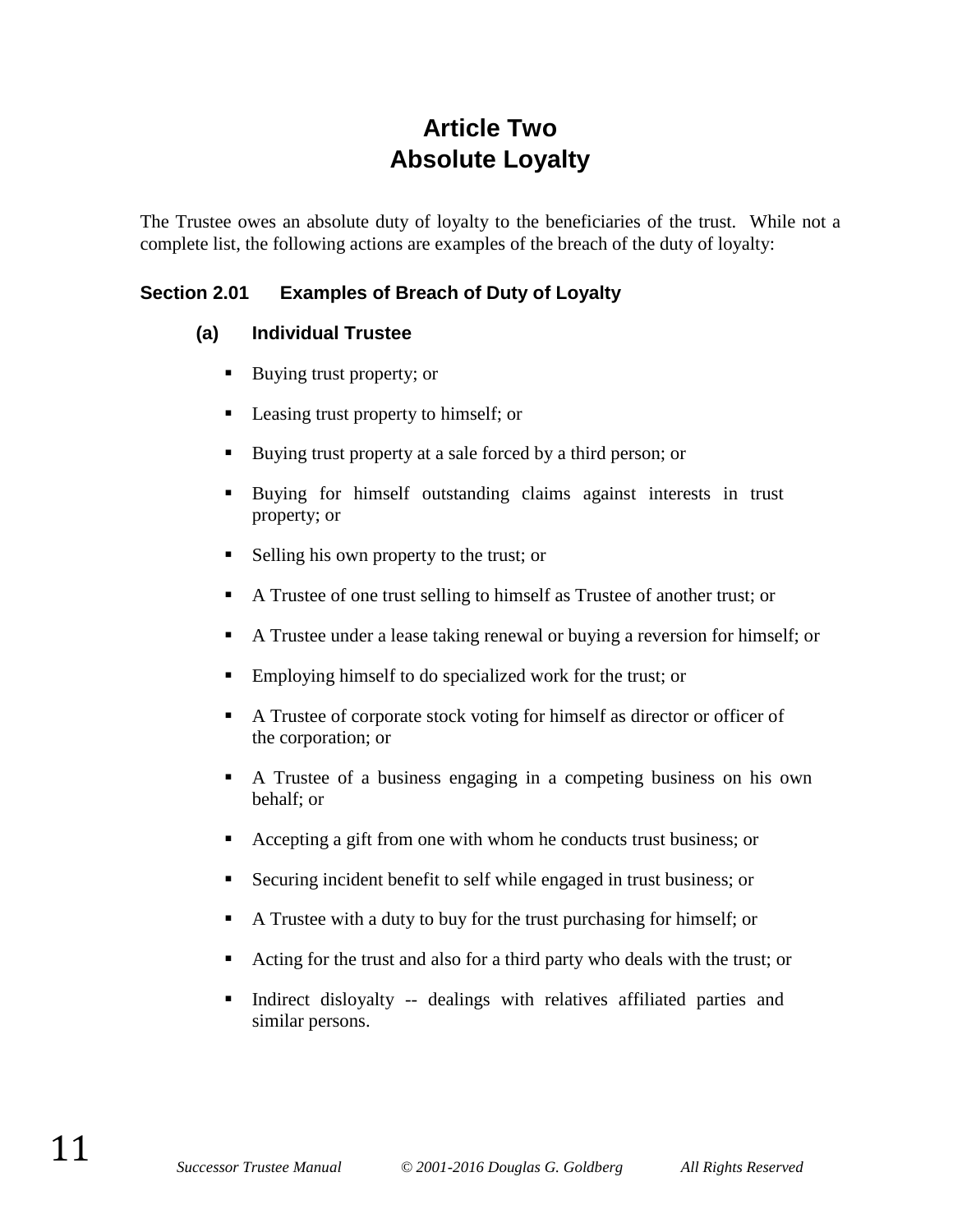#### **(b) Corporate Trustee**

- Buying an earmarked pool of investments for trusts; or
- Buying its own stock or holding its own stock for a trust; or
- **•** Depositing trust assets with itself; or
- Lending its own funds to a trust.

Absolute loyalty is best accomplished with full disclosure. A Trustee has more than a duty to not make any material misrepresentations; he has a duty to make full and accurate confession of all fiduciary activities, transactions, profits, and mistakes.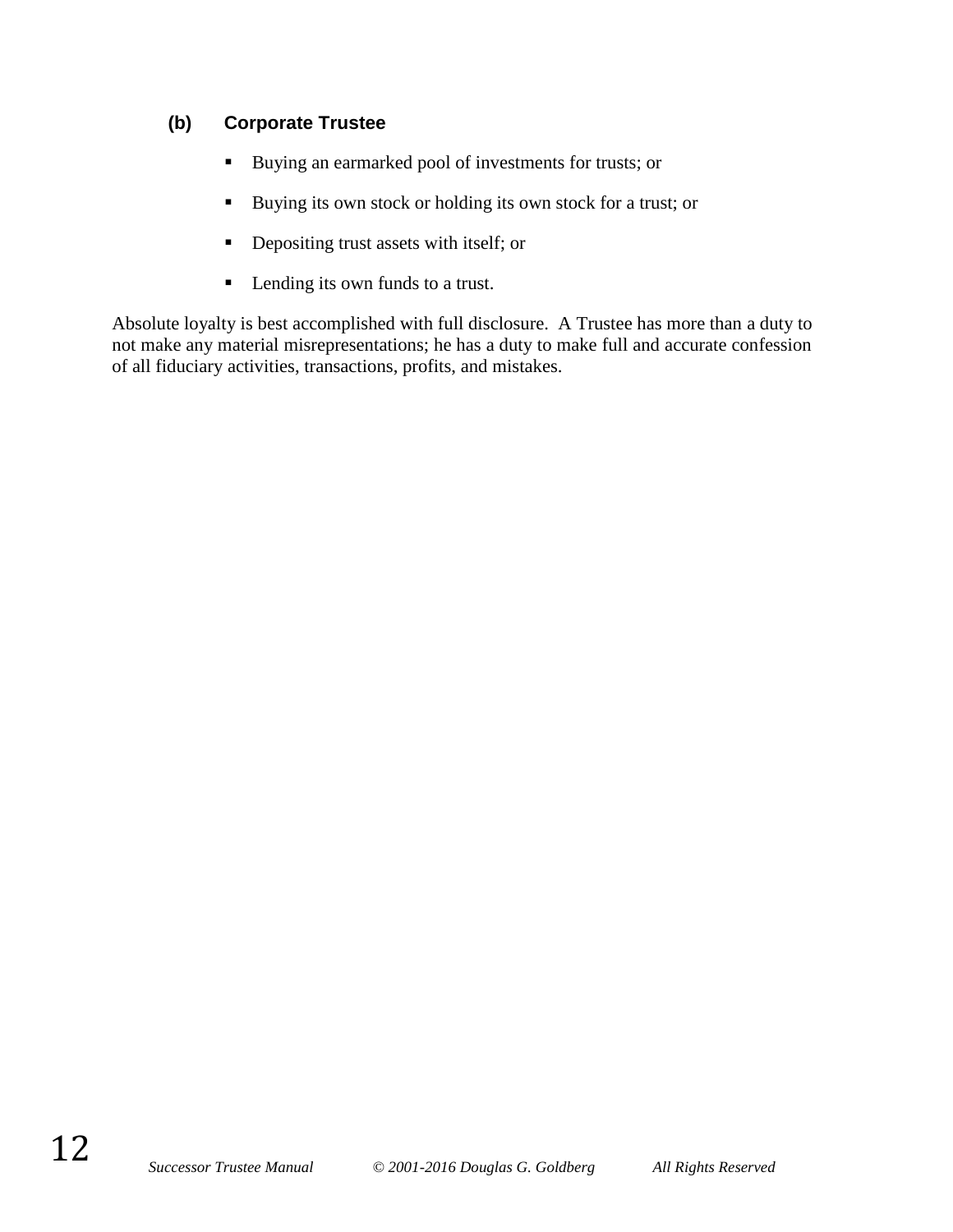## **Article Three Standard of Proof and Legal Presumptions**

In our court system, there are three standards of proof. The standard to prove someone guilty of a crime is "proof beyond a reasonable doubt," which is the highest standard of proof in our system. In some civil cases, the standard of proof is "clear and convincing" evidence, or approximately a 75% chance that what is being alleged is true. The lowest standard of proof is "preponderance of evidence." This standard means more likely than not, or slightly over 50%. In any case involving an action against a Trustee, the preponderance of evidence standard applies to Trustee wrongdoing. These are the easiest cases to win because they have the lowest burden of proof. For Trustees, that means a jury does not have to be very convinced that the Trustee has done something wrong to find against the Trustee.

Legal presumptions also exist in our court system. For example, a person charged with a crime is "presumed innocent until proven guilty." That means they will be treated, for legal purposes, as innocent until the state proves all elements of the case against them beyond a reasonable doubt. For lawsuits against Trustees, the presumptions are against the Trustee. If, for example, there is an ambiguity in the matter, that ambiguity will be resolved against the Trustee. That is because of the Trustees special duty to the beneficiary.

The standard of proof and the legal presumptions dictate that wise Trustees will be completely above reproach. Do not, as the Trustee, do anything that could be questioned. If something you do is questioned, you will have a difficult time proving you did nothing wrong if there is any evidence, including presumptions under the law, against you.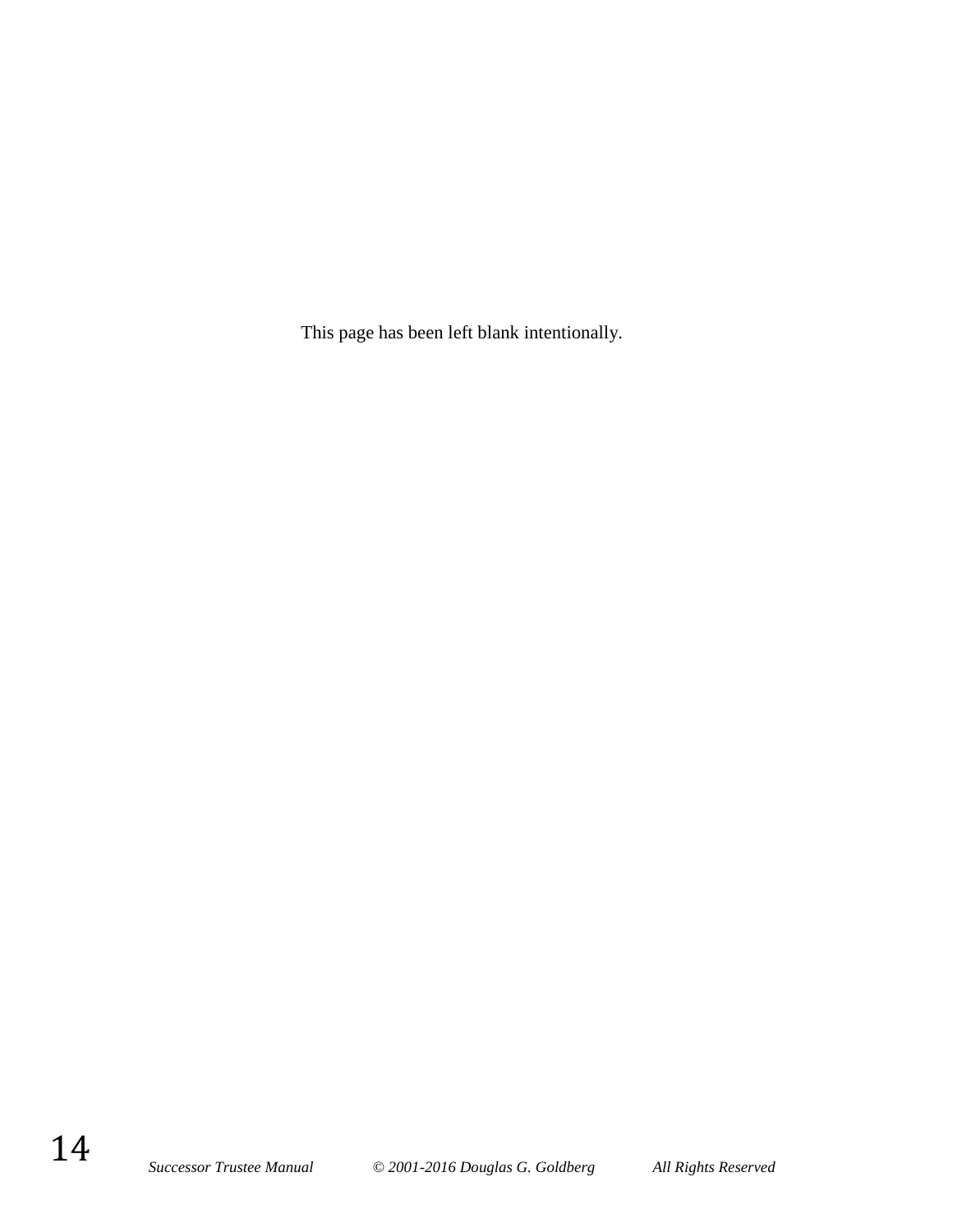## **Article Four Investments**

Perhaps the most important continuing responsibility that you have, other than keeping your books, discussed below, will be the duty to keep the assets of the trust invested. It is not safe or prudent to simply put the money in a savings account and let it accumulate interest. As the Trustee, you must be proactive and seek out the most prudent strategies. You will be judged not according to the fact that the trust didn't lose money, but by whether the amount of money it made was reasonable compared to similar amounts under trust by most investors. It is important for you to remember that if you are serving as a Trustee for someone other than yourself, you will be held to a higher standard of care in this regard than you would be in matters of investing your own funds.

Most states have adopted by law a standard of trust investments that has been called the "Prudent Man Rule." The Prudent Man Rule applies except as otherwise directed by the trust instrument. Since this rule is the heart of all investment judgments, it is quoted here at length from a typical statute.

**The Prudent Man Rule:** In acquiring, investing, reinvesting, exchanging, retaining, selling, and managing property for the benefit of others fiduciaries shall be required to have in mind the responsibilities which are attached to such offices, the size, nature, and needs of the estates entrusted to their care, and shall exercise the judgment and care under the circumstances then prevailing, which men of prudence, discretion, and intelligence exercise in the management of their own affairs, not in regard to speculation but in regard to permanent disposition of their funds, considering the probable income as well as the probable safety of their funds, considering the probable income as well as the probable safety of their capital. Within the limits of the foregoing standard, fiduciaries are authorized to acquire and retain every kind of property, real, personal, and mixed, and every kind of investment, specifically including, but not by way of limitation, bonds, debentures, and other corporate obligations, stocks, preferred or common, securities of any open-end or closed-end management type investment company or investment trust, and participation in common trust funds, which men of prudence, discretion and intelligence would acquire or retain for their own account.

What does this mean for you? Clearly this rule gives you as Trustee the power to invest trust money in the kinds of property in which men of prudence and caution would invest their own money. It imposes on you the standards of investment that a prudent investor would follow considering all the circumstances involved.

Generally, consider the value of the trust assets and the purpose of the trust, to the extent practical.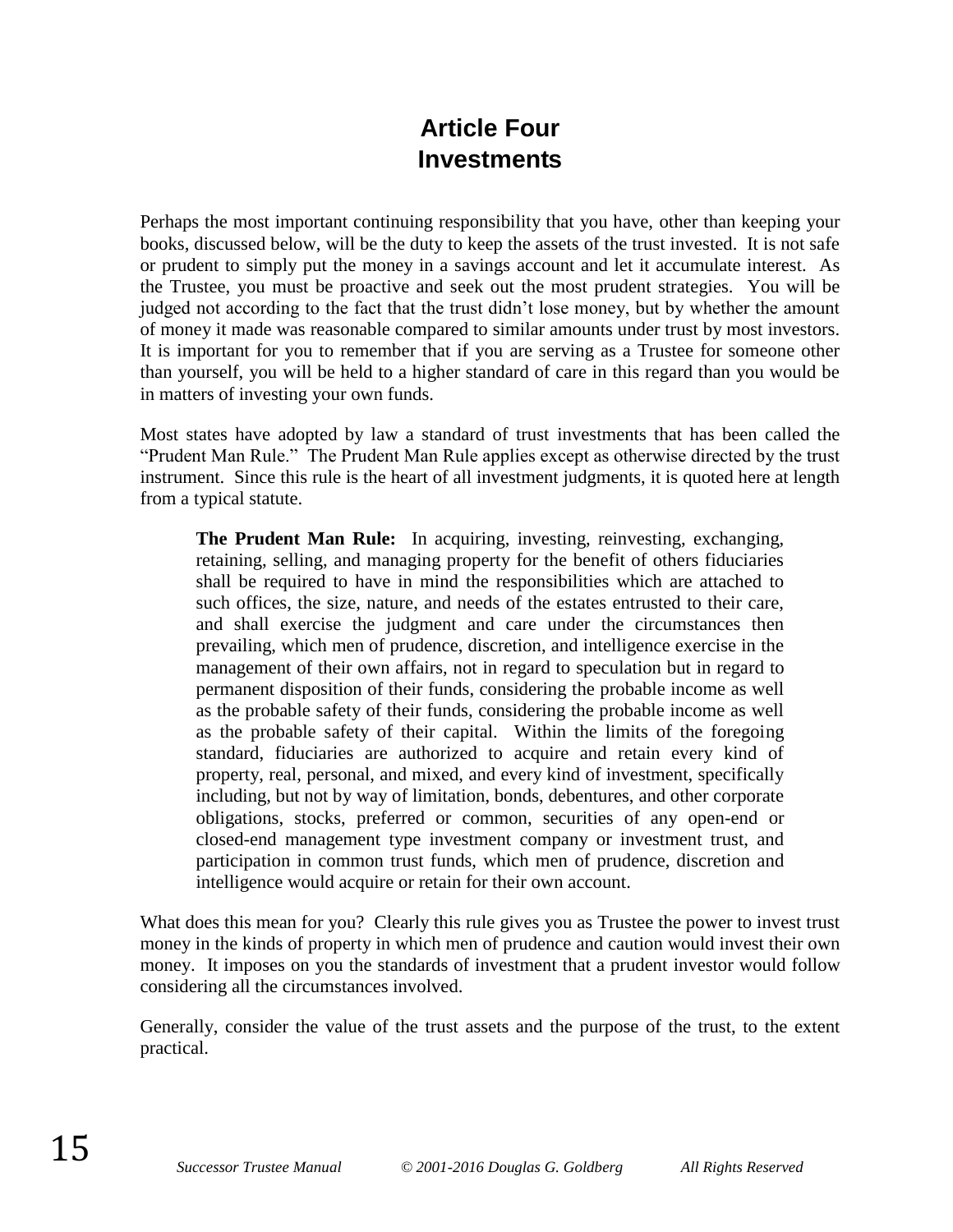#### **Section 4.01 Things You Should Do**

- Diversify the assets of the trust among many types of investments such as stocks, bonds, mortgages, etc.
- Diversify among various industries with your stock holdings.
- Seriously consider investing in other things beside financial products, such as real estate. For example: *If you invest in financial only assets, and let's say get a 10% return instead of the industry average of 9% in financial assets over that period of time, you may not be in the clear. If real estate investments that made sense produced 15% returns, you are arguably 33% BELOW the standard by which you will be judged. Remember that diversification applies not only to financial assets, but to the entire portfolio as well.*
- Consider current income as well as long-term capital appreciation, since there are conflicting interests between the current income beneficiaries and the eventual capital beneficiaries that must be balanced. Under the new laws, this is trickier than ever.
- Seek professional guidance both for initial investment and for continuing review of investments held if you are at all in doubt.
- Act quickly if things are going wrong and take corrective action as soon as possible. That does not mean selling a good stock just because it took a dip in the stock market, but if the portfolio loses money two or three months in a row, it might be time to see if you can take corrective action. It may be that the market is just in a down period, and the most prudent thing is to do nothing for a while longer. The point is, you need to be proactive and looking at this regularly.

#### **Section 4.02 Things You Should NOT do**

- Speculate with trust assets in the hope of making a "big killing."
- Lend trust money to yourself, no matter how good your security; buy trust assets for your own account; or engage in other forms of self-dealing.
- Continue to hold an investment that no longer meets the "prudent man" standards.
- Continue to hold assets transferred to you as Trustee without an independent investigation of their quality as trust investments.
- Delegate investment decisions to others. The trust instrument may enlarge or limit investment powers, but you should always keep in mind the Prudent Man Rule quoted above.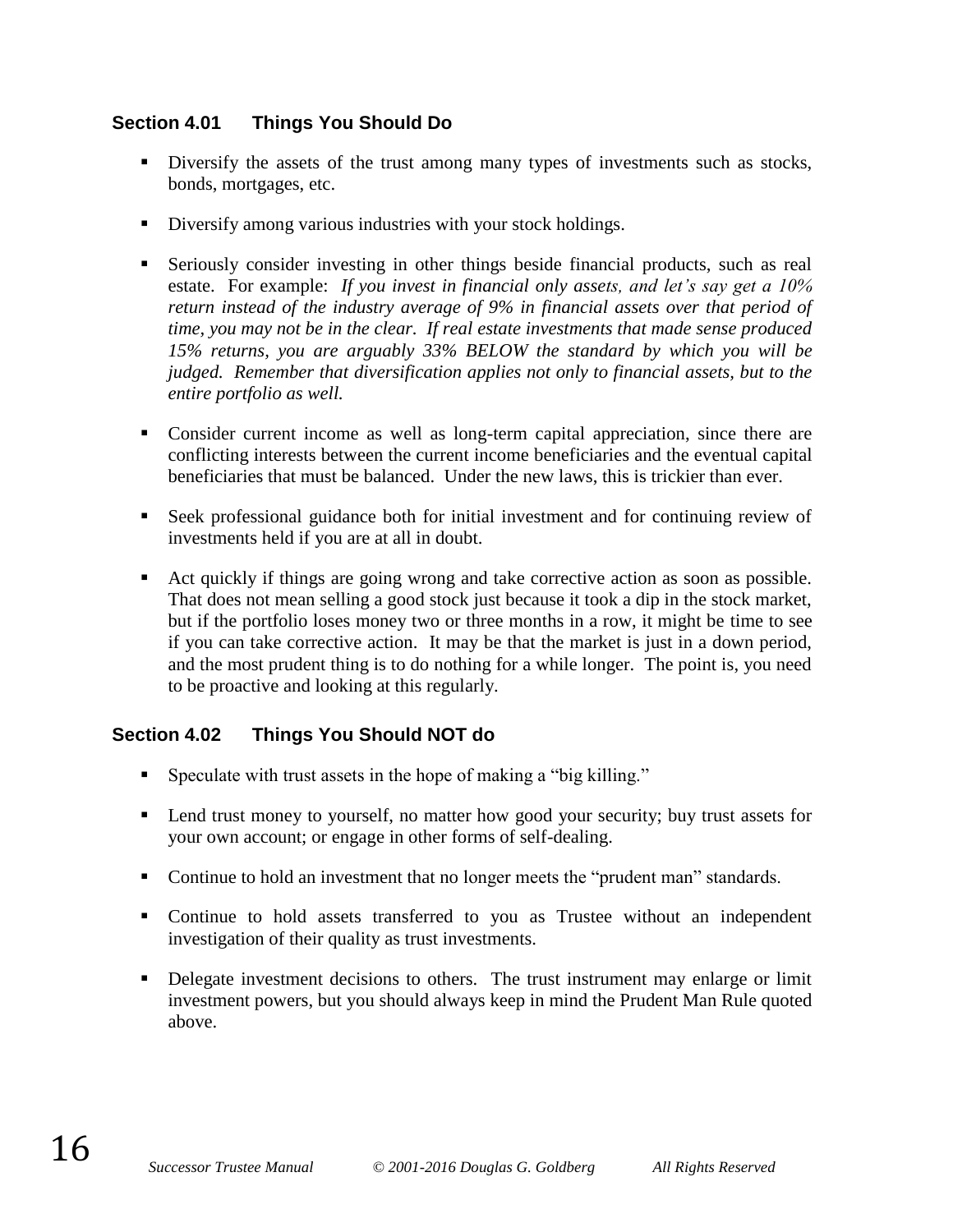## **Article Five Powers of Trustee**

As Trustee, how are you to know just what powers you have to assist you in carrying out the instructions of the person who created the trust? In other words, how are you to determine your administrative powers?

First, you must determine whether a State statute governs the trust and sets the specific powers of a Trustee. For this, you should consult the attorney for the trust.

If such a specialized statute is not applicable, you are governed in your powers as Trustee by the terms of the trust. In addition to the enumerated powers, you also have all powers "necessary and appropriate" to carry out the terms of the trust and not forbidden by the trust instrument

Under the terms of the trust, you have the power to perform every act reasonably necessary to administer the trust except as limited by the trust instrument. Should any conflict arise between the powers in the trust instrument and the powers under a statute, those in the trust instrument are to be favored.

If you are acting as a Cotrustee, you should keep in mind that all of the Cotrustees must agree in the exercising of trust powers unless the instrument itself directs otherwise. Also, and most important, "delegating" to others those acts which you personally should perform as Trustee or Cotrustee is forbidden unless the delegation is, generally, of a purely ministerial matter.

In exercising any powers that the trust instrument gives you, as Trustee, you must always act as a prudent person under the facts in each situation. Sometimes the trust instrument gives the Trustee very broad powers or purports to relieve the Trustee of responsibilities that the Trustee would otherwise have, but the Trustee still has a duty to exercise the powers fairly and prudently. The Trustee should not rely on clauses in the trust instrument which excuse him from fault as courts are very strict with Trustees.

#### **Section 5.01 Joint and Several Liability**

Each Trustee is "jointly and severally" liable for the acts of all other Trustees. Each Trustee has an incentive to watch over the other Trustees since they could be held liable for any another Trustee's breach of fiduciary duty. Consequently, votes on any matters should be made in writing, with the provision being voted on being carefully worded. Any dissenting beneficiaries who are out-voted will not be held liable in our trust documents if they make their objections in writing and notify all other Trustees of their objections and dissenting vote.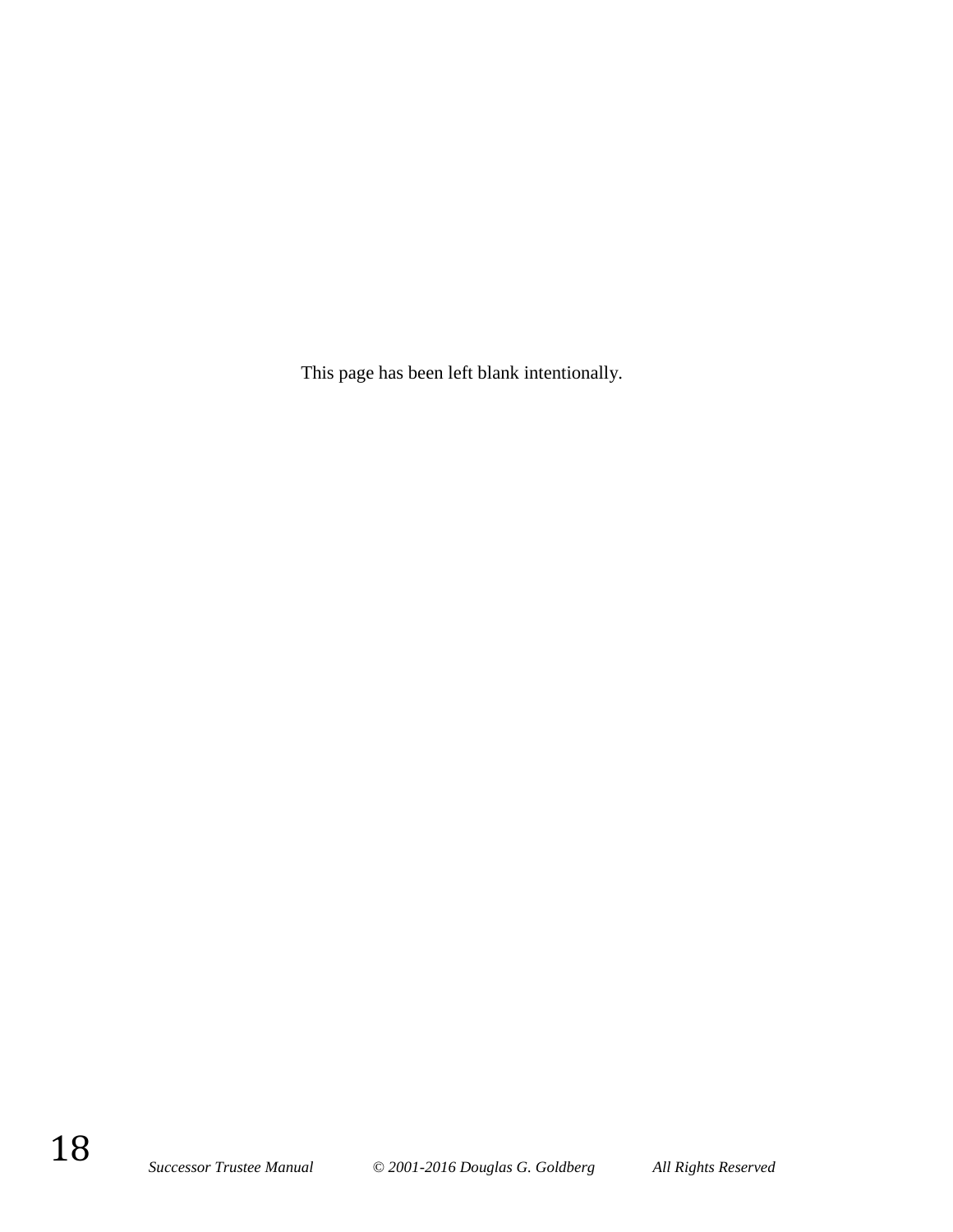## **Article Six Accounting**

Now that you are a Trustee, you must set up and keep a set of Trustee's books. To do this, it is not necessary to be a CPA, but your records must at least make a clear distinction between property you handle as Trustee and your own property. Any mixing of the two types is strictly prohibited.

Your records should list all assets received, held, and disposed of, and all receipts and disbursements, giving the date, amount, and explanation of each.

If the persons who receive income under your trust instrument are different from those who will receive the capital when the trust terminates, your records should classify all receipts and disbursements as income or principal. In most cases, there will be no difficulty about this - ordinary dividends and interest are clearly income, proceeds from a sale of stock are principal.

Many trust instruments contain instructions to the Trustee to guide him in resolving these and other accounting problems, and you may find all of the guidance you need from this source. If you do not, the attorney for the trust will be able to advise you by applying a law called the "Uniform Principal and Income Act" which is in effect in some form by most states. This law is too lengthy to be quoted here, but contains accounting guidelines for almost every situation that might arise. This is one reason why you should consider hiring the services of a CPA.

From records kept in the above manner, you or your accountant can draw the information necessary to prepare trust tax returns, reports to your beneficiaries, or reports to the Court if your trust is under Court jurisdiction.

Remember that the trust you are administering is a separate person in the eyes of the law, and although it has no physical body, a clear set of books forms a record of its healthy and independent life.

As a Trustee, you are entitled to reimbursement for your reasonable expenses in the administration of the trust. You are also entitled to a reasonable fee for services performed, but you are not required to take a fee. If you do, it should be added to your other income for your personal income tax return.

If you are required by the trust or by law to provide an accounting, that accounting must meet the guidelines set forth in the Colorado Probate Code. Even if the trust document does not require an annual accounting, under Colorado law, any beneficiary may demand an accounting one time per year. Therefore, even if the trust does not require a complete accounting, you should prepare one to keep with the trust records.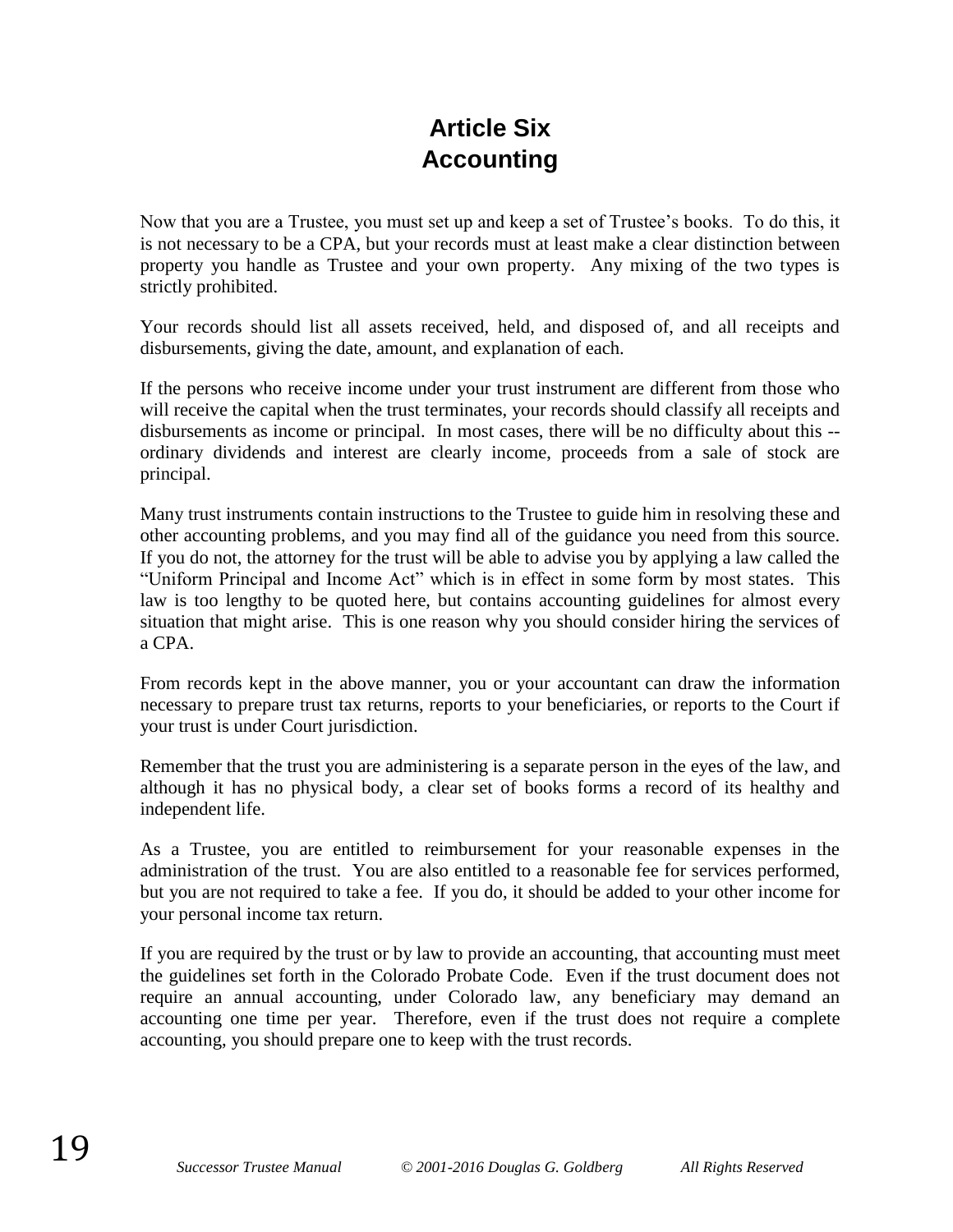Along with an accounting, you must provide all beneficiaries a complete copy of the trust agreement. In addition, at least one time per year, each beneficiary must be given the right to examine the books and records of the trust.

The Trustee has a duty to account to the beneficiaries at least annually. In rendering such an accounting, the Trustee must notify the beneficiary of the following:

- All trust property, any changes in the status of such property, and its approximate fair market value; and
- Detailed information regarding all trust bank accounts, including bank statements; and
- The nature of all investments of the trust, including information on assets loaned and the supporting documentation, such as notes signed, the collateral if any, for such loans; and
- Any and all insurance, of all types, in force for the trust assets or for a beneficiary, and the dates and amounts of all premium payments; and
- Any gifts made from the trust, the purpose of such gifts, and who received the gifts; and
- All debts of the trust, the name and pertinent information about the creditor, and the nature of the claim; and
- A list of all known claims presented to the Trustee, the name and pertinent information about the claimant, the nature of the claim, and what action the Trustee took regarding that claim; and
- All receipts that have come into the trust and how those receipts were derived; and
- All expenses, distributions, and disbursements made from the trust, to whom such disbursements were made, the purpose of the disbursement; and
- Whether those distributions were made from principal or income; and
- An affidavit that all tax returns have been filed; and
- An affidavit that all taxes and bond premiums have been paid; and
- A statement specifying the Trustees' fee, and, if necessary, how that fee was calculated. The Trustee may submit any evidence of time spent and the customary fees for similar services in that locale to support the Trustees' fees.
- The Trustee would be wise to get the trust beneficiaries to sign receipts for the accountings as they are rendered.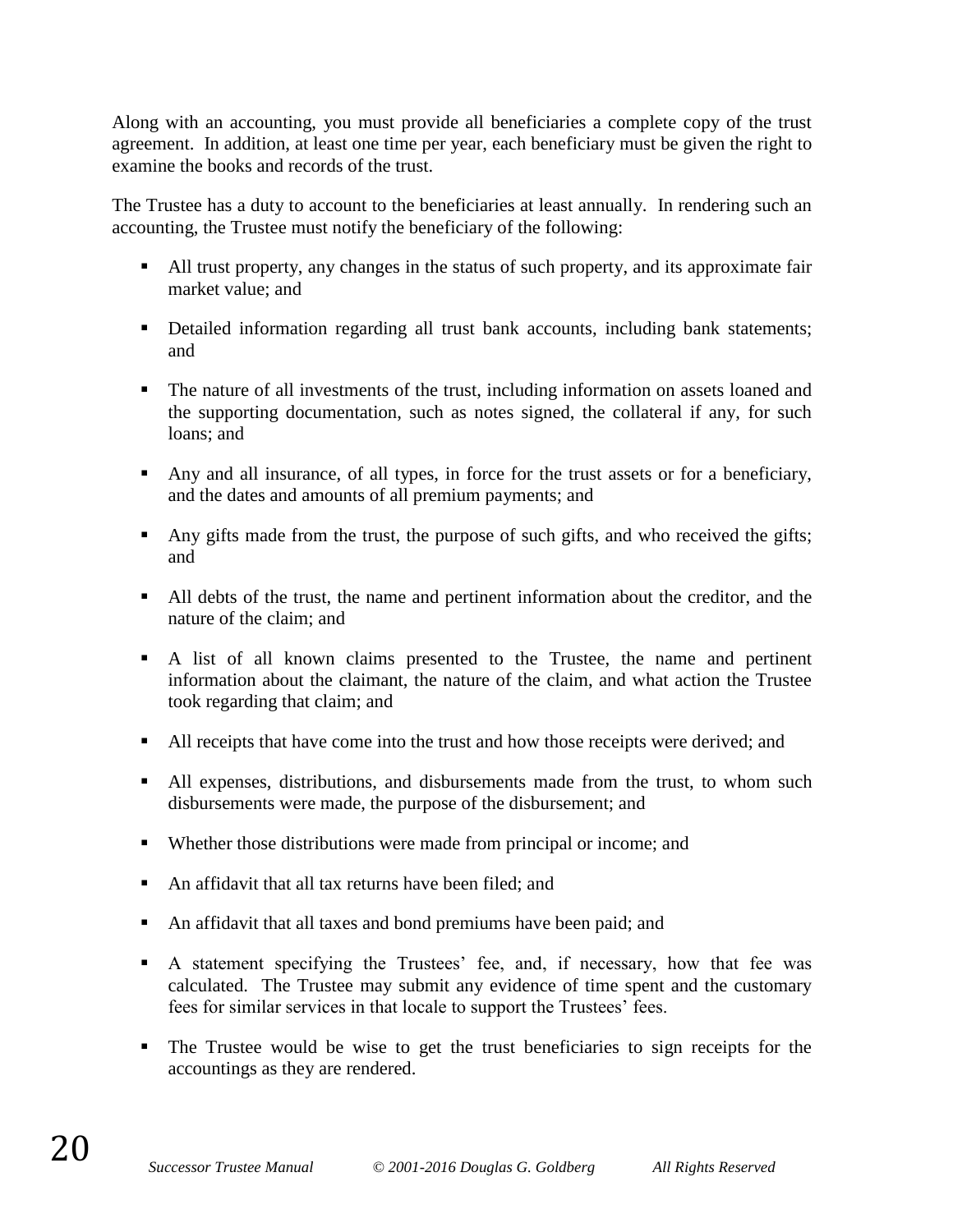## **Article Seven Income Taxes**

A Revocable Living Trust is referred to by the Internal Revenue Code as a "grantor trust" during the lifetime of its maker. Such a trust is not required to file income tax returns if you are both the grantor and Trustee or Cotrustee, Treas. Reg. §1.671-4(b). With respect to other types of trust, you as Trustee may have an obligation to file fiduciary income tax returns with the District Director of Internal Revenue (Form 1041). The obligation arises if the trust had any "taxable income" or had "gross income" of \$600.00 or over, regardless of the amount of "taxable income" in any taxable year.

You are well advised, if a layman, to seek professional assistance in the preparation of these returns as they do differ substantially from personal income tax returns. An attorney or accountant should be consulted.

What is a "taxable year?" As a Trustee, you may have the option of using a calendar year or a fiscal year as the "taxable year." However, a "grantor trust" must use the calendar year. Only after a careful analysis of the various tax implications to those either receiving the income from the trust or those to whom the income is taxable can a proper decision be made as to what "taxable year" to use.

The return must be filed on or before the 15th day of the fourth month following the close of the taxable year (April 15th if you use a calendar year). With trusts, there is no installment method for payment of taxes. The entire amount must be paid on the due date of the return.

As an individual, you have your Social Security number that is used, among other things, as an identification number of your personal returns. A "grantor trust" uses the Social Security number of its maker for income reporting purposes. Other trusts have to obtain a "taxpayer identification number" from the District Director of Internal Revenue (Form SS4). This number, called an Employer Identification Number (EIN), is used on your fiduciary income tax returns and may be needed for other purposes. When you are acting as the successor Trustee, you may need to acquire an EIN.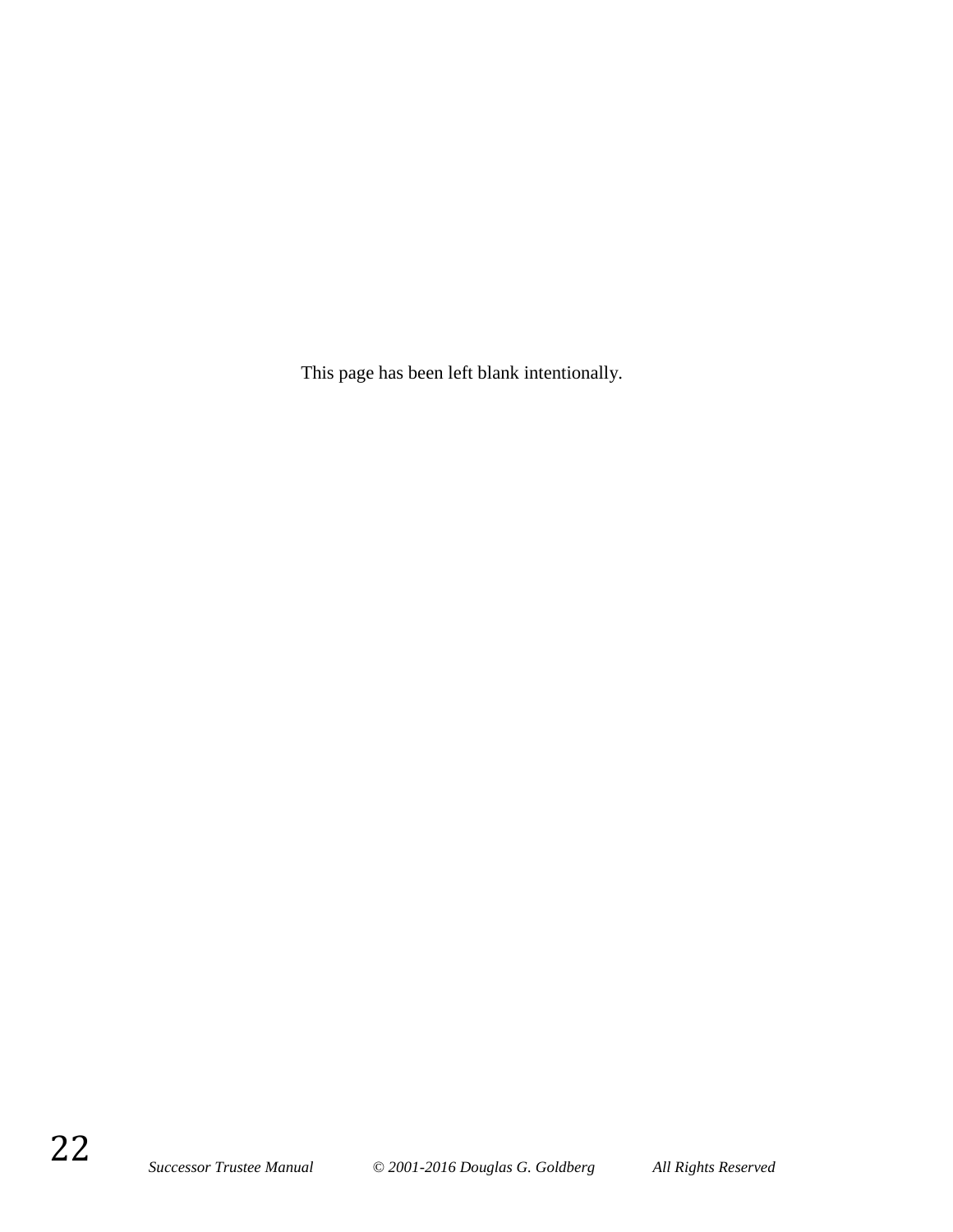## **Article Eight Final Distribution of Trust Assets**

Upon closing the trust, the Trustee should provide a final accounting. The following should be included in the final accounting:

- The property, rents, revenues, and profits received by the Trustee during the term of the trust; and
- The disposition of the property, rents, revenues, and profits; and
- The debts and expenses of the trust that remain unpaid; and
- The property that remains in the hands of the Trustee; and
- A statement that the Trustee has paid all required bond premiums, insurance premiums, and any other payments that the Trustee is required to keep current; and
- A description of the tax returns filed by the Trustee during the term of the trust; and
- A complete accounting of the taxes that the Trustee has paid during the term of the trust; and
- A description of all current delinquencies in the filing of tax returns or the payment of taxes, and the reasons for each delinquency; and
- Other facts that should be disclosed to give and full, complete, and definite understanding of the condition of the trust and Trusteeship.

The Trustee is liable for the final accounting.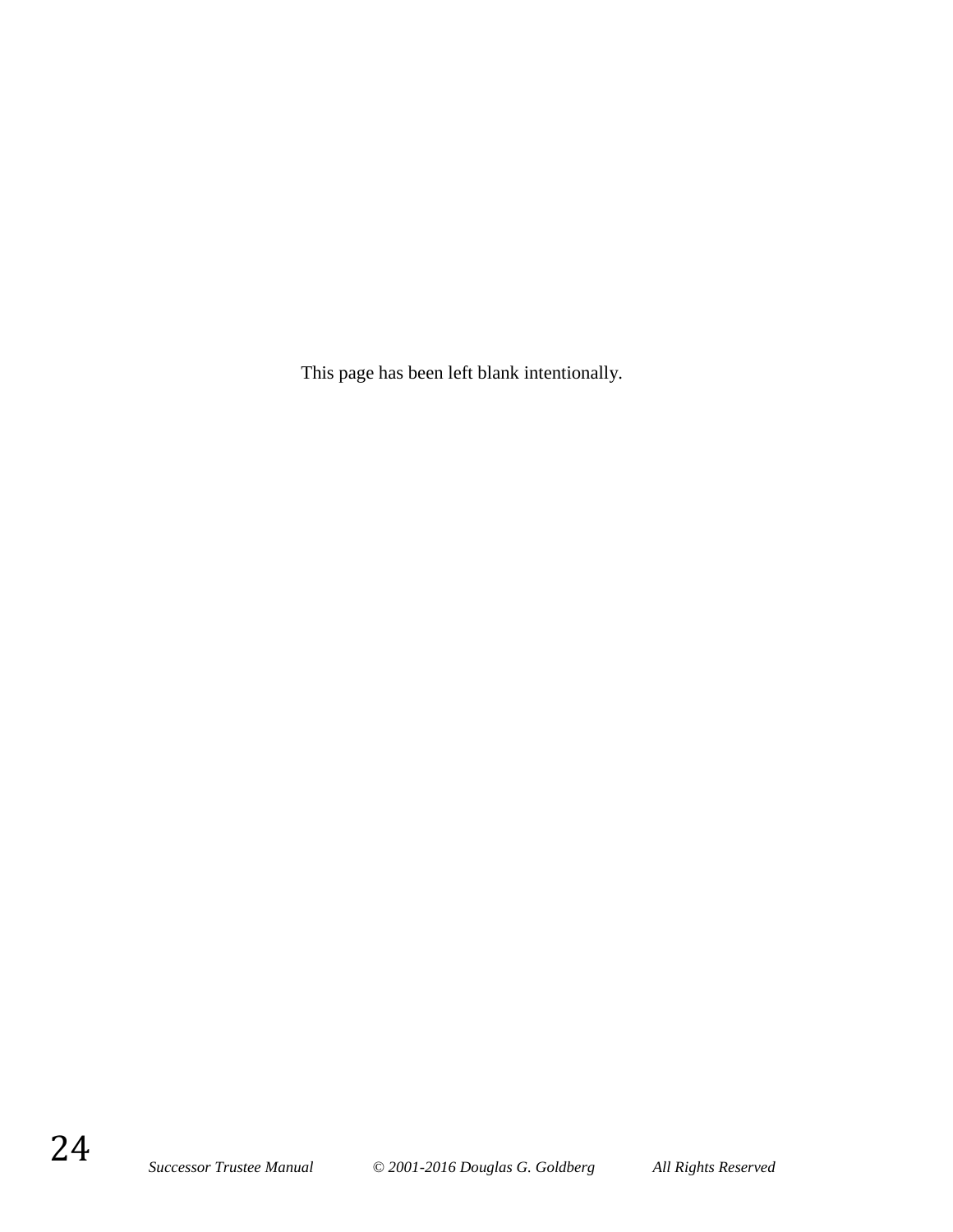## **Article Nine Distributions**

We have talked previously about some of the things that are of great importance to you as Trustee. Now we will talk of some things that are of particular interest to the beneficiaries - when and under what circumstances do they get their money.

The trust instrument should tell you who is to receive benefits from the trust and when those benefits are to be paid. It may also give you certain discretionary powers with regard to distribution.

If you serve as Trustee for one or more beneficiaries other than yourself under a trust of which you are not the Trustmaker, let us consider an example of a discretionary distribution and see what problems might arise.

You have power in your sole discretion to distribute income or principal or both among your sister's three children to provide for their maintenance, support, and education. Alice is a sophomore in college and doing very well. Bob is "doing his thing" in San Francisco, while Charlie is doing average work in high school and is something of a sports car nut. You receive a request from the children's guardian for \$3,000 for Alice's tuition for the coming year to be spent in Europe, \$1,000 for medical expenses for Bob who is undernourished and high on drugs, and \$2,000 for a car for Charlie. Which of these requests can you honor under the standards given?

**For Alice:** Education is a proper purpose of the trust, but does it have to be in Europe? Perhaps Alice will get just as good an education here for half the cost. If you enable her to go to Europe, can Bob or Charlie later claim that you abused your discretion or even breached your fiduciary duty to the trust to the extent that \$3,000 exceeds the cost of her education at the existing institution? If you allow her to go to Europe, you should make certain that the reasons for her going there instead of staying here are well documented.

For Bob: Support and maintenance are proper purposes, but does this term include medical expenses or is it intended to be limited to ordinary living expenses such as room and board? Is spending money for Bob's medical care related to drug -related problems without requiring some kind of drug treatment prudent?

**For Charlie:** Does support and maintenance include a car if Charlie has access to a reliable car now? What if Charlie has a part time job and needs transportation?

In all three cases, the trust document itself may provide you the answer. However, frequently the trust documents do not cover things like this specifically, which makes the job of carrying out the trust instructions much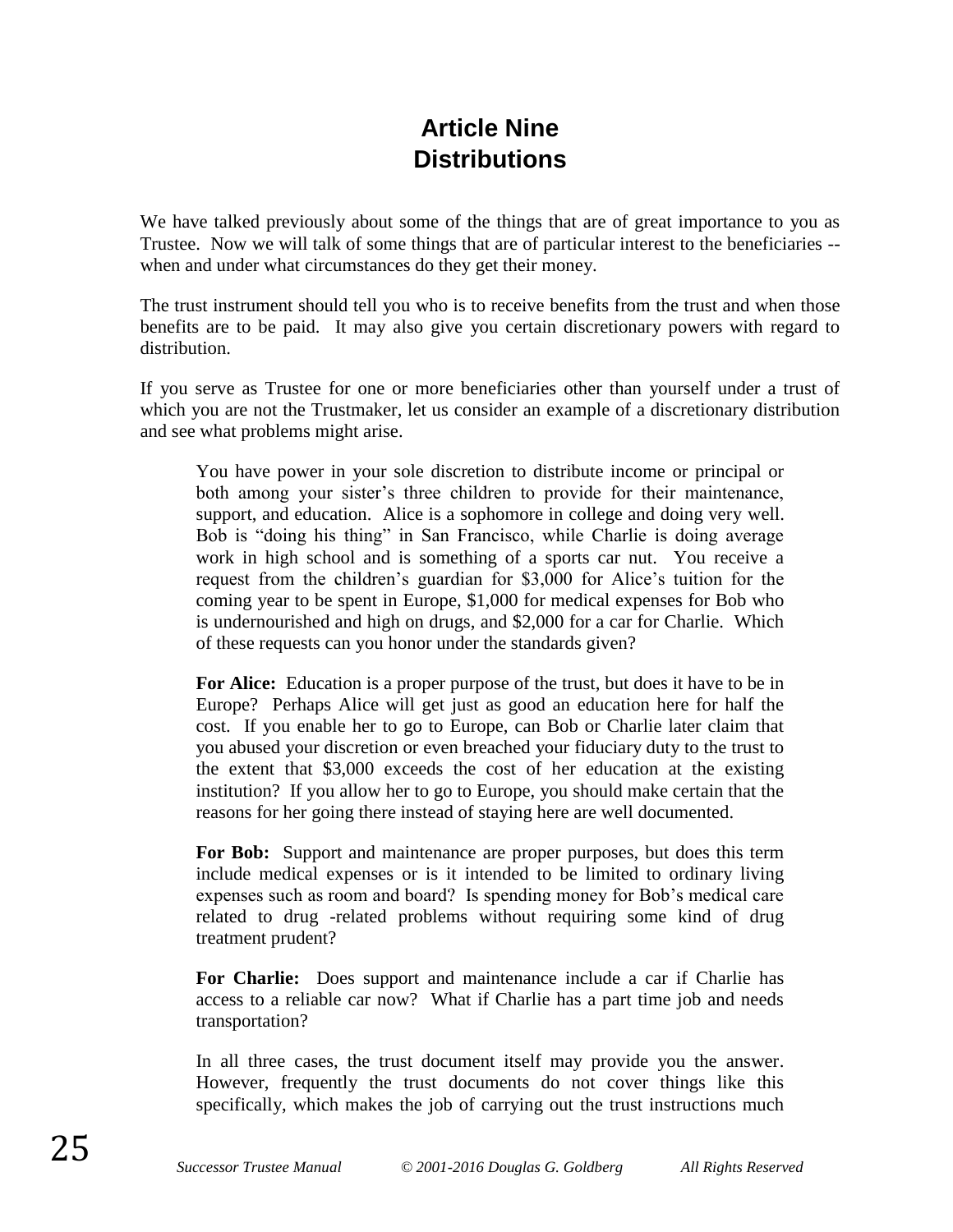more difficult. You should attempt to carry out the intent of the person who created the trust if that can be determined from the trust instrument. You should also consider the size of the trust, the amount of income, the needs and convenience of the beneficiaries, and the various other demands that the trust might be called upon to meet.

No attempt can be made in this short Manual to outline all of the problems that may arise in the exercise of your discretionary power, but the above example should encourage you to analyze every distribution for possible problems before paying the money.

Remember that when your permissible sphere of action is limited by a standard, you must observe that standard or risk a lawsuit for breach of trust or breach of a fiduciary duty. You are personally liable (that means your own assets are at risk) if you lose a fiduciary duty lawsuit.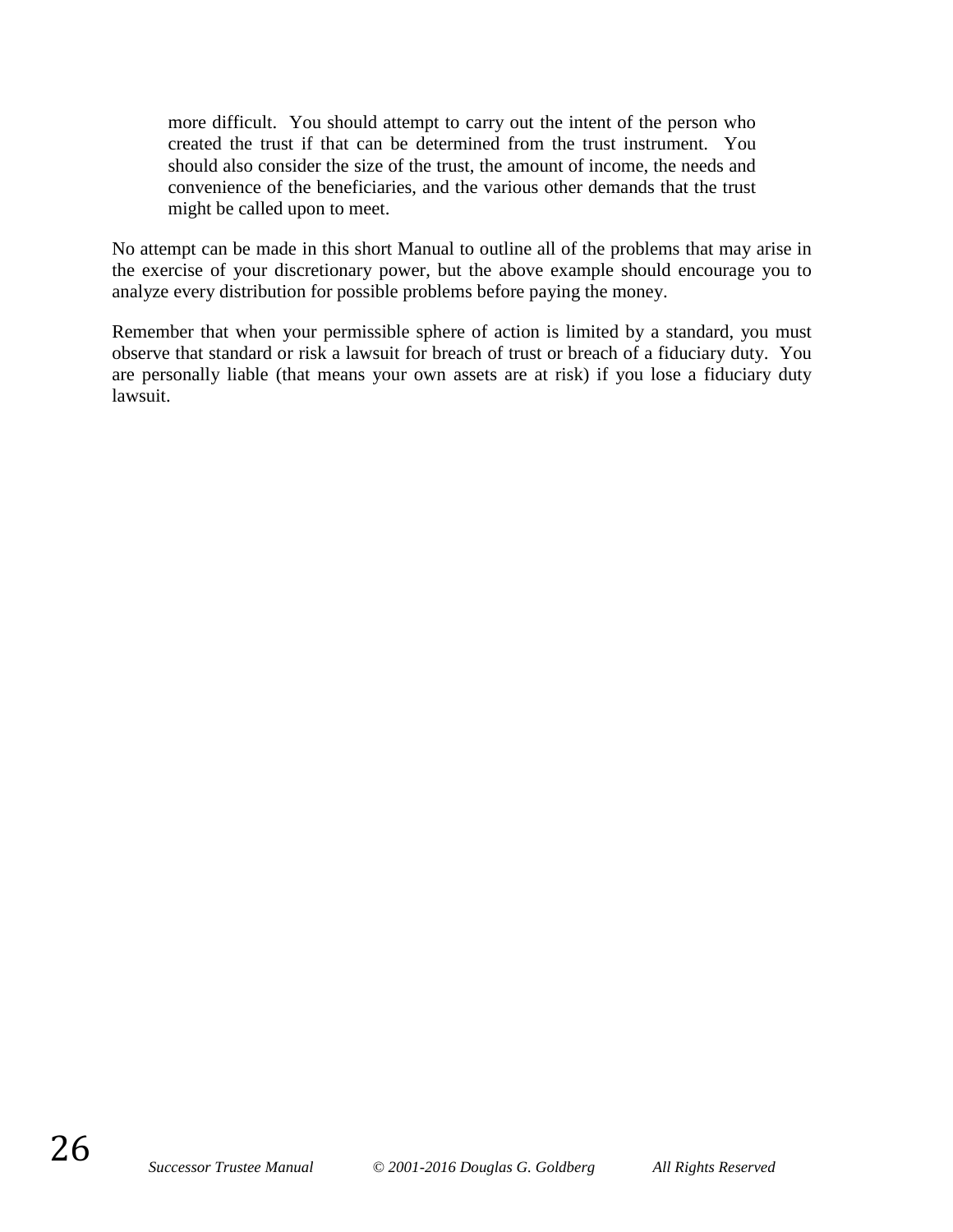## **Article Ten Your Liability as a Trustee**

As Trustee, you are liable to the beneficiaries for any loss to the trust estate and for any gain the trust estate should have realized, but did not, if:

- You failed, for any reason, to exercise the care and skill of a man of ordinary prudence; or
- You negligently or intentionally did something you ought not to have done; or
- You negligently or intentionally failed to do something you ought to have done.

In certain matters, you may be liable though your improper action was not intentional or negligent.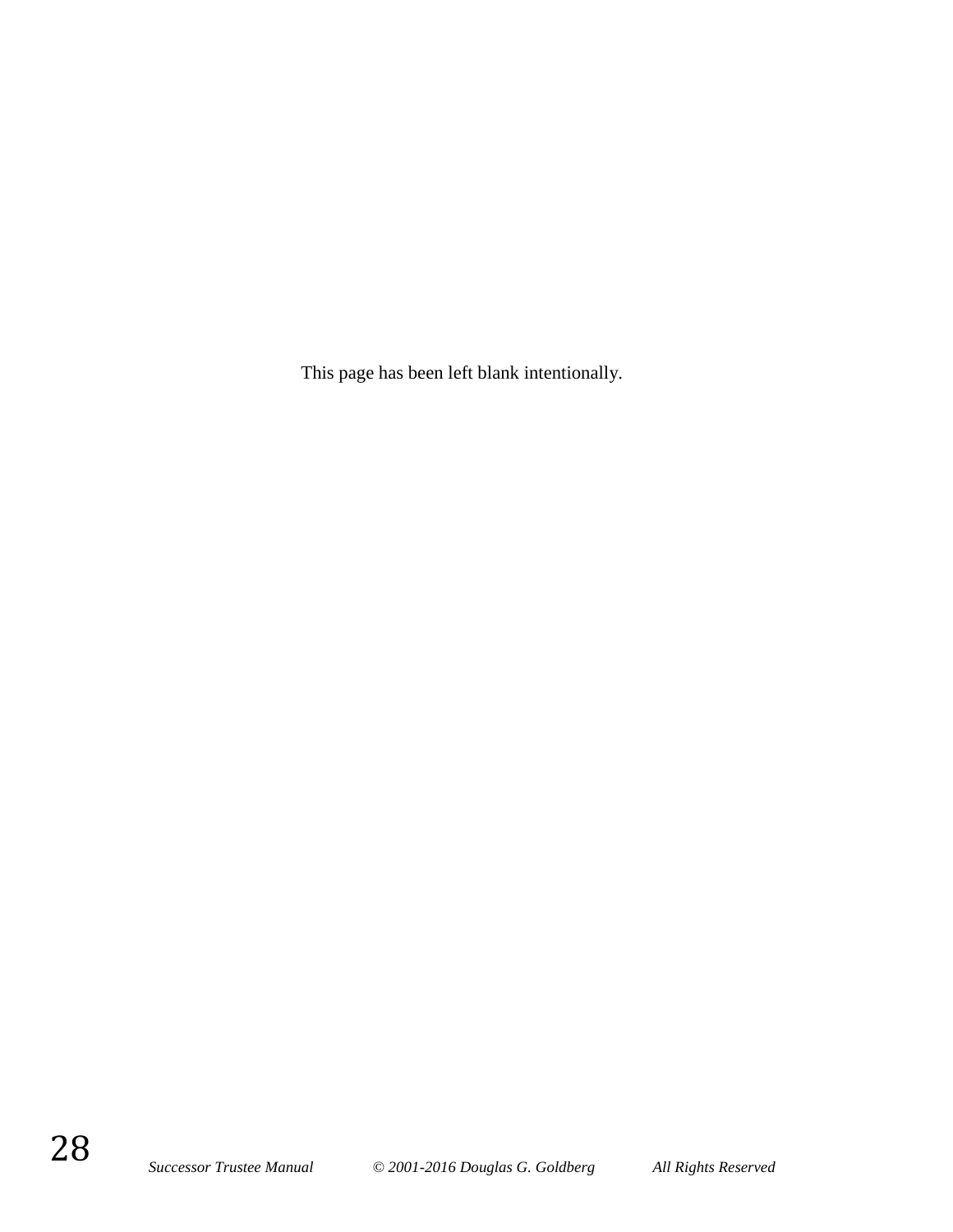## **Article Eleven Title to Trust Assets**

How should legal title to trust assets be taken? In whose name should real estate be held, securities registered, and bank accounts maintained? There is some difference of opinion regarding the best ways of handling the title problem. The circumstances in each case are important. For these reasons, you should have the guidance of an attorney to decide how to hold title to trust assets. Generally, with a Revocable Living Trust, the appropriate title is:

#### **Section 11.01 \*\*\* Option 1 – Sole Trustee**

[Trustee 1], sole Trustee, or [his/her] successors in trust, under the [RLT], dated [Trust Date], and any amendments thereto.

#### **Section 11.02 \*\*\* Option 2 – Joint Trustees**

[Trustee 1] and [Trustee 2], Trustees, or their successors in trust, under the [RLT], dated [Trust Date], and any amendments thereto.

If you are the Trustmaker, just sign your name like you normally do. If you are a successor Trustee, when signing documents, including checks, you should sign your name as, "Your Name, Trustee." By signing as "Trustee," you will not be held personally liable as long as the action you are taking is within the scope of authority of the trustee. This rule does not apply to the Trustmaker, only to successor trustees. Trustmakers of a revocable trust are not held liable for their actions as Trustees.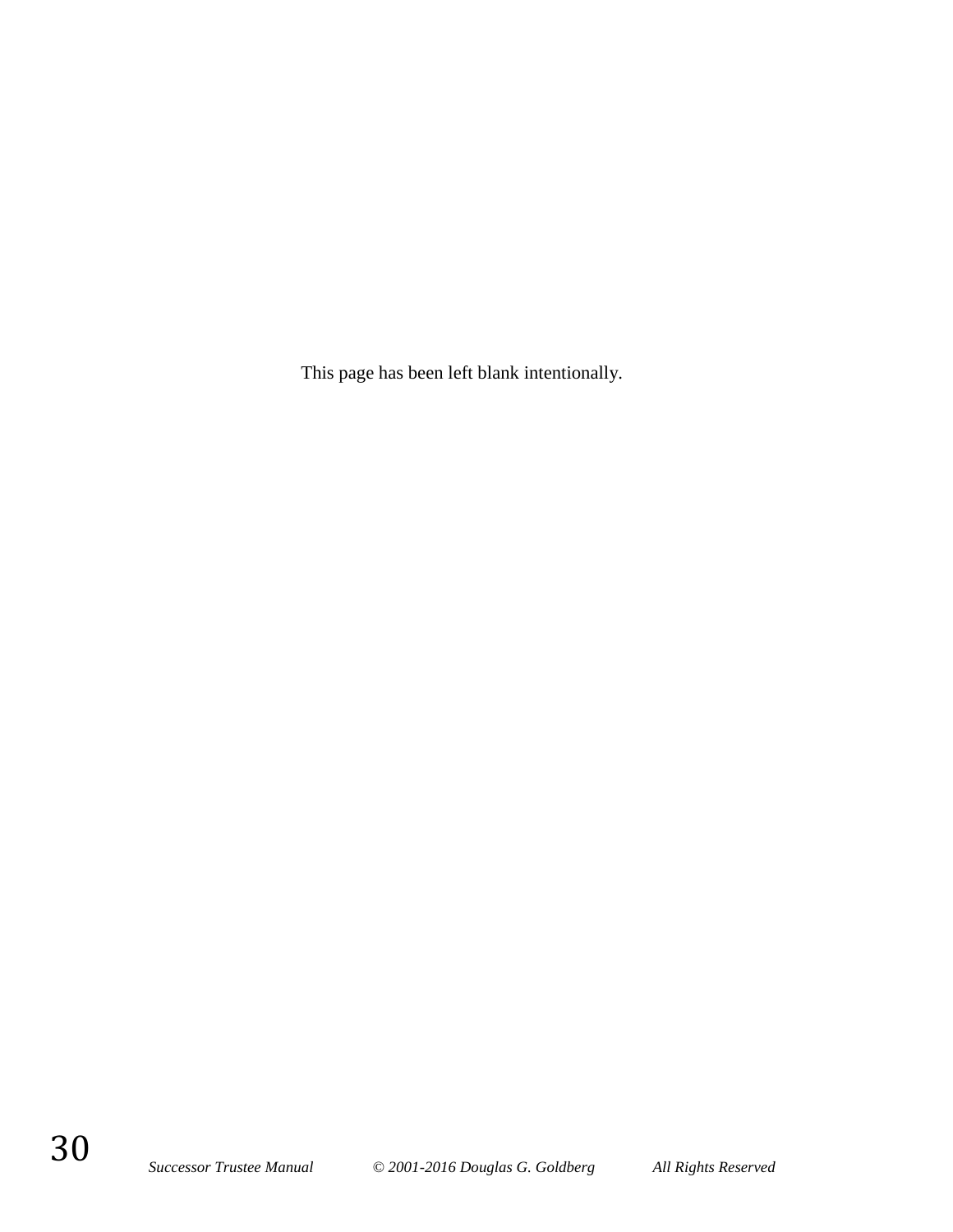## **Article Twelve Duty to Invest**

Under Colorado law applicable to guardians, the guardian has a duty to lend or invest surplus funds. Failure to do so can form the basis of a suit for loss of principal and for loss of interest as well. It is important to note that this applies to guardians, and not necessarily Trustees. However, the Trustee should not allow a significant amount of funds to sit in a bank account at low interest rates for very long. It is safer to invest the money than to leave it sitting.

If a majority of Trustees are unable to agree upon a specific investment strategy, it is wise for each Trustee to submit a plan for managing the money. Such a plan should include a risk class with which the Trustee is comfortable and an income or expected return rate with which the Trustee is comfortable. Then Trustees can agree on the lowest common denominator and invest accordingly.

Failing to reach some sort of agreement may subject all acting Trustees to a breach of fiduciary duty suit. It should also be noted that in addition to losing the suit, courts can award court costs and attorneys fees against the losing fiduciary.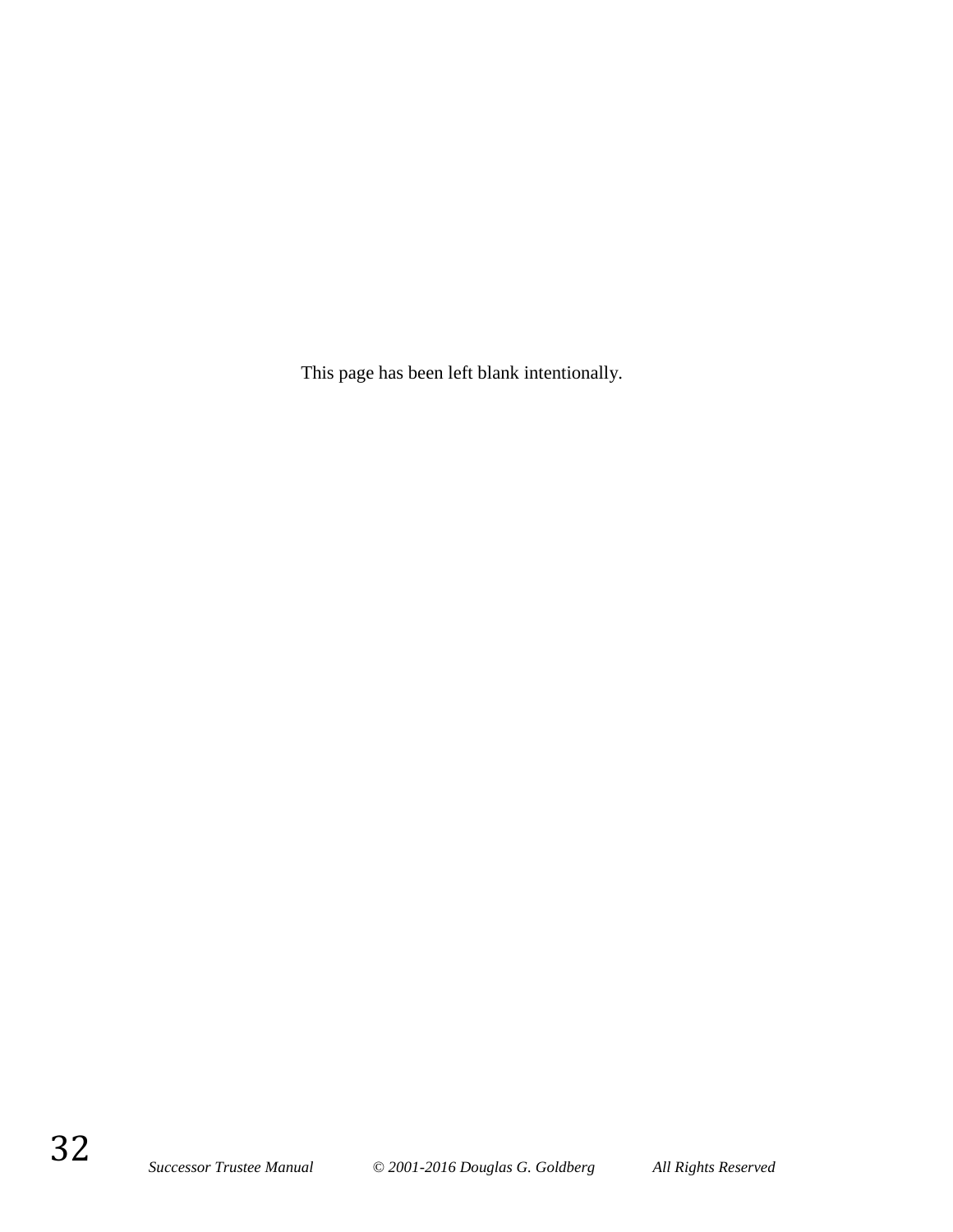## **Article Thirteen Duty to Gather Assets**

The Trustee has a duty to gather and possess the assets of the trust. Possession means to have control over. Obviously the Trustee cannot literally hold on to intangible assets. However, the Trustee should be able to control assets. Sometimes Trustees may have limited control over assets. For example, limited partnership units may be held in trust but the general partner of the partnership and not the Trustee controls the partnership assets. The Trustee only controls the limited partnership units. In such cases, the Trustee should exercise the control over the assets that the limited partnership allows, which is probably not much if any at all.

In gathering assets, the Trustee should consider the cost of and the risk associated with controlling certain assets. For example, if the asset is worth \$1,000 but the cost to obtain it is over \$1,000, then the Trustee might be better off not trying to obtain that asset. Or, if the asset is worth \$1,000 but might subject the trust to claims that exceed the value of that asset, such as could occur when the Trustee transfers land into the trust that is subject to claims as a hazardous waste dump, the Trustee should not spend the money to acquire that asset.

If the trust allows a division of trusts, then high risk assets should be held in a separate trust. Whether that requires separate tax returns is an issue to address, but if the Trustee transfers real estate into a trust with safe assets like marketable securities or cash, and a liability arises on the real estate for which the trust is liable, then those safe assets could be lost. The Trustee has a duty to protect trust assets from this type of problem if it is feasible to do so. If it is not feasible, the Trustee needs to put that in writing and state the reasons for not providing such protection. If the Trustee fails to protect assets and fails to provide a good reason in writing, the Trustee can be held liable for the loss.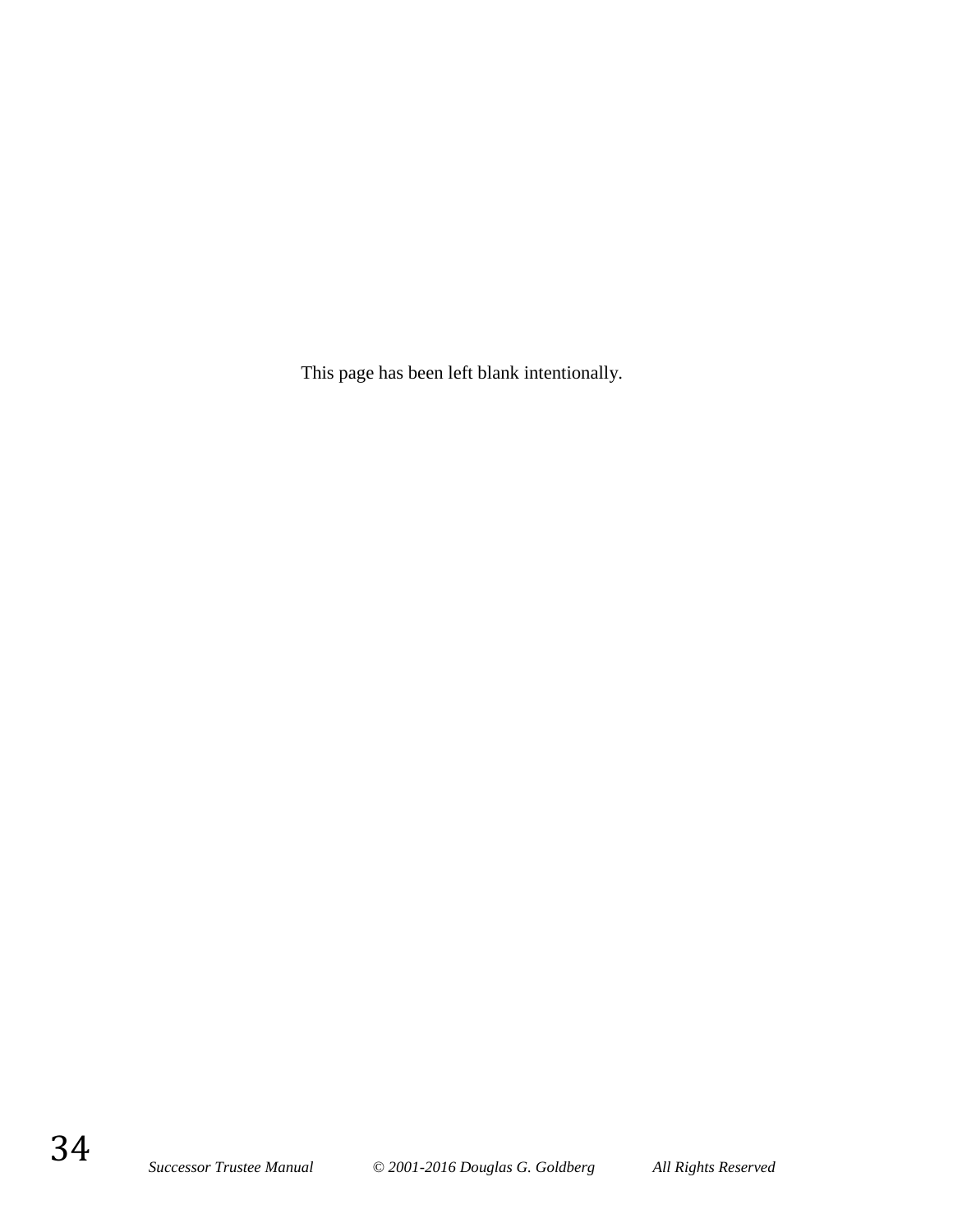## **Article Fourteen Avoiding Potential Liability**

There are two things you must be prepared for when acting as Trustee. The first is that you must be prepared to carefully document all transactions in which you engage. The second is that you must prepare to win potential lawsuits against you for your breach of fiduciary duty. While you may perceive the risk of a lawsuit as low in your case, you cannot ignore the possibility. When you are acting as a Trustee and are essentially in control of someone else's assets or inheritance, you are not in the ideal situation since you will be the object of any anger beneficiaries of the trust may feel.

The best way to avoid the lawsuits is to provide the beneficiaries everything and try to be friendly and cooperative. Nobody really wants to sue someone who is nice and communicates well, no matter how much many mistakes they make. It is much more difficult to sue someone with whom you have a good relationship. On the other hand, someone who is difficult to get along with, who does not provide adequate information, and who communicates poorly is easy to sue because there is no relationship to destroy. Thus, take heed how you treat beneficiaries.

If a lawsuit does come, a carefully documented file is going to look a lot better before a jury than a poorly documented file. A Trustee who seeks advice from experts is going to look better than one who does not seek such advice. In other words, from day one you must prepare for a lawsuit. It has been said that if one wants peace, one should prepare for war. A Trustee who is fully prepared for war, but not deliberately doing anything to start a war, is far more likely to win.

For just a moment, consider the dynamics of a lawsuit against the fiduciary (Trustee). First, the case will be tried in court before a jury (in most cases). Juries are quite naturally going to have more sympathy with the party that appears to be the right party. If you have sloppy or no records, have not sought help where something was beyond your area of expertise, and not provided the information you should have, you are not going to look good. Remember that the jury is probably going to be thinking at the beginning of the lawsuit that "If that was me, I would just want the money and want to control it myself. The beneficiary is trying to achieve what I would want if I were in the beneficiary's shoes." Of course, the jury will be required to operate by the rules of the document. Regardless of the personal desires of jurors, it is not your fault the Trustmaker had the trust drafted the way it is drafted.

Your job is to carry out the intent of the trust. Your first line of defense is that you did carry out the intent of the trust. In carrying out the intent of the trust, you must first look to the words of the document itself. You cannot try to say, "I think the Trustmaker intended this or that," and act accordingly. You must look at what was actually said and follow that. Regrettably, words are tools, often imperfect, to express intent.

It may be tempting to fix a problem or correct a poorly worded document. However, that is not your job. Only a court of proper jurisdiction or a Trust Protector can change a trust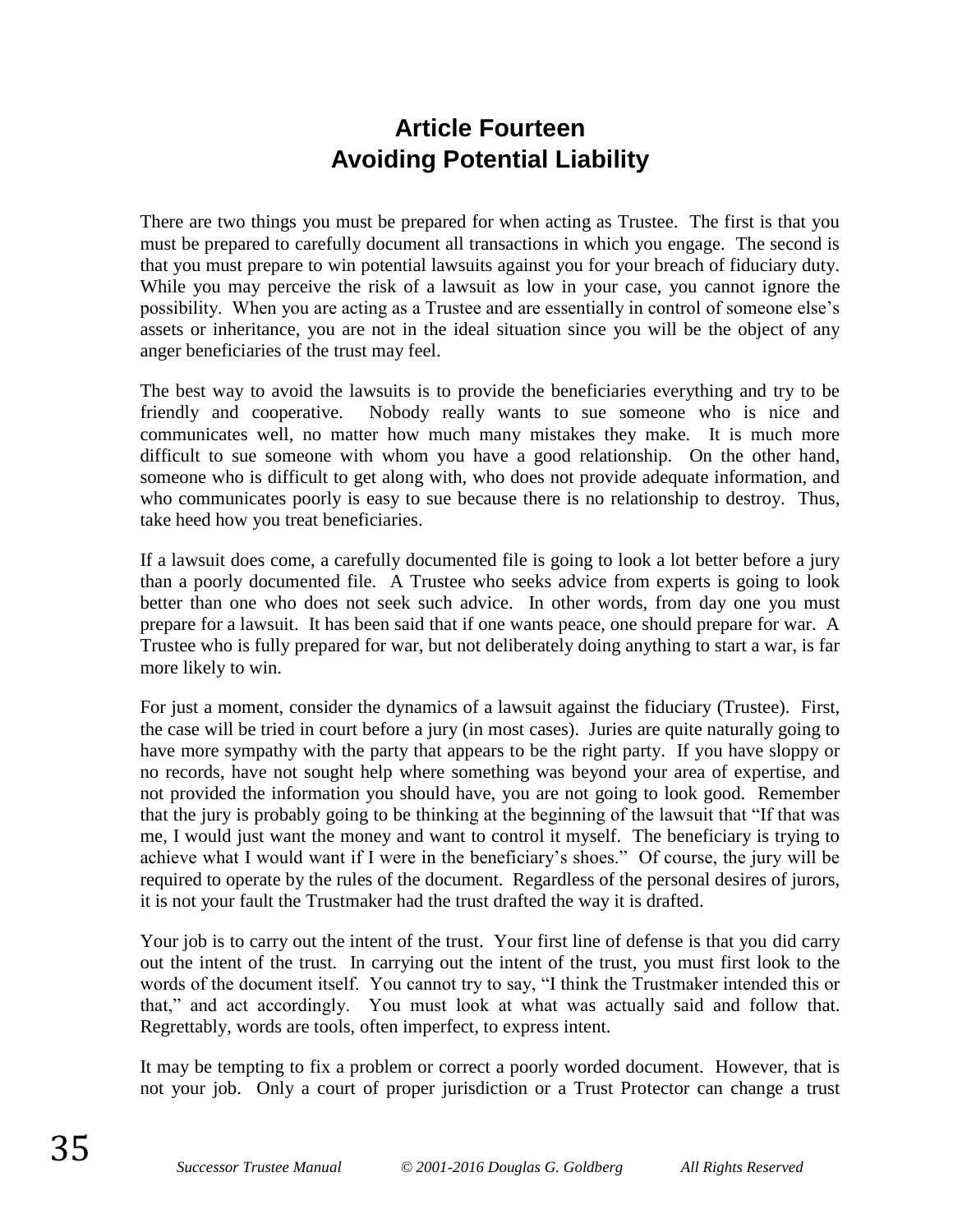document, and even a court's authority is limited. Do not change what is written. However poor it may be, it is the best expression of the Trustmaker's intent. That expressed intent is your defense. You may not add to or subtract from the words of the document. You cannot be selective in carrying out the words of the document. Feel free to use a dictionary to help interpret language. However, keep in mind that a document written many years ago may use words that have a different connotation today. One of the problems in drafting (from the attorney's perspective) is that the meaning of words changes over time. Over years, decades, or even centuries, words that had a clear meaning at one time are now the cause of great uncertainty.

If the document is ambiguous, meaning that you cannot determine its meaning from the words used because they can mean more than one thing, the drafting attorney is probably your best source of help. That attorney may have notes in the file that provides for more clear meaning or more clear intent. However, this is a difficult, and often elusive, concept. Many clients change the language actually used. Where such language represents something out of the ordinary, the language itself can be helpful when the attorney knows it was different. Unfortunately, the only attorney who will know this is the one who drafted it. That attorney may not be around any more, or you may not choose to use that attorney for other reasons. Usually, that attorney's other evidence of intent testimony in a trial will be excluded.

Your second line of defense is that you can document how you carried out the trust terms. The better you do that job, the more difficult it will be for the beneficiary (or anyone else) to show that you did something wrong.

Keep two other things in mind. First, once you accept the job of Trustee, you must carry it out well because you cannot get out of a lawsuit merely by resigning. Second, the most common reason Trustees are sued is because of self-dealing. Read the self-dealing rules carefully and avoid self-dealing, unless the document specifically authorizes self-dealing. If the document does authorize certain acts of self-dealing, absolutely limit self-dealing to those acts specifically authorized. Just because the document authorizes certain self-dealing does not make self-dealing a good idea. Always err on the side of avoiding self-dealing if you have a question.

*Important Note:* Once you have accepted the job as Trustee, you will be responsible for a final accounting if for some reason you are no longer able or willing to serve as Trustee. If you are unwilling to continue serving, you can resign, but you cannot quit until a replacement Trustee is found. The better the trust document you are working with, the easier it is to find a replacement. Your successor is not going to be anxious to take on liability for which you are resigning if the problem is irreparable due to a poor document. For that reason, you should hire an attorney to represent you prior to becoming a Trustee. The drafting attorney automatically represents the Trustee (you) if you choose to use him or her. It is a good idea to at least interview the drafting attorney even if you decide to hire another attorney.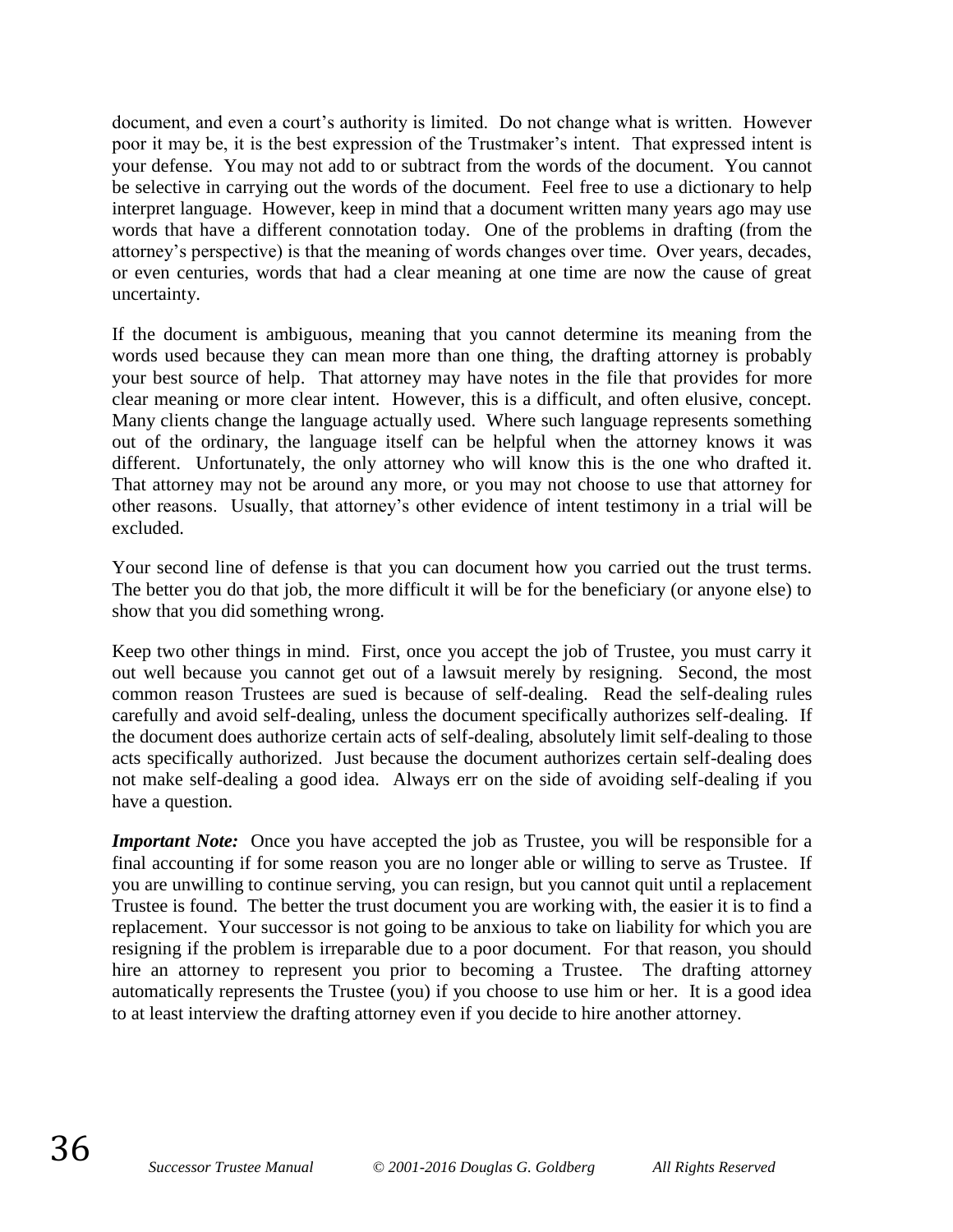## **Article Fifteen Interpretation of the Document**

In interpreting the document, here are some general rules of document construction:

- Specific intent controls over general intent.
- The entire document should be construed in such a way that it is consistent from beginning to end. If the interpretation of particular language would cause a conflict with another part of the document, choose an interpretation that is consistent, if such an interpretation is possible.
- If two expressions of specific intent appear to conflict, select the one that appears to be most consistent with the general intent.
- "May" is permissive, and allows discretion.
- "Shall" is mandatory, and does not allow discretion.
- "Consider" means what is appropriate, not something that is required. For example, "consider other resources before making distributions" means that in finding other assets, the availability of those other assets might mean a distribution does not have to be made. This is one place where you can "add to" or "subtract from" the actual language of the document.
- "Support" and "maintenance" are synonymous and mean making contributions of money or services necessary for the maintenance of a person. This can mean the cost of living, food, clothing, shelter, medical care, etc. Some trusts do not use both terms because Medicaid eligibility can be lost if the trust uses the term support.
- "Standard of living" is tricky. It is a phrase that is ripe for lawsuits. If you must work with that clause because it is in the document, interpret it to mean the person's standard of living at the time of the Trustmaker's death, or at the time the document was drafted, not what you think his or her standard of living should be.
- A "support trust" requires making distributions to a beneficiary in many cases. Always interpret this clause to require distributions if there is a question, even if you think that distribution is unwise. The beneficiary of a support trust can bring an action to compel a distribution. A true support trust directs the Trustee to pay or apply only so much of the income and principal as is necessary for the education or support of the beneficiary. Restatement (Second) of Trusts § 154 (1959).
- A "discretionary trust" means that the Trustee has the discretion to make distributions without any ascertainable standard. A true discretionary trust provides that the Trustee shall pay to or apply for the benefit of a beneficiary only so much of the trust income and principal as the Trustee in his uncontrolled discretion sees fit to pay or apply. Restatement (Second) of Trusts § 155 (1959). Discretion must be reasonably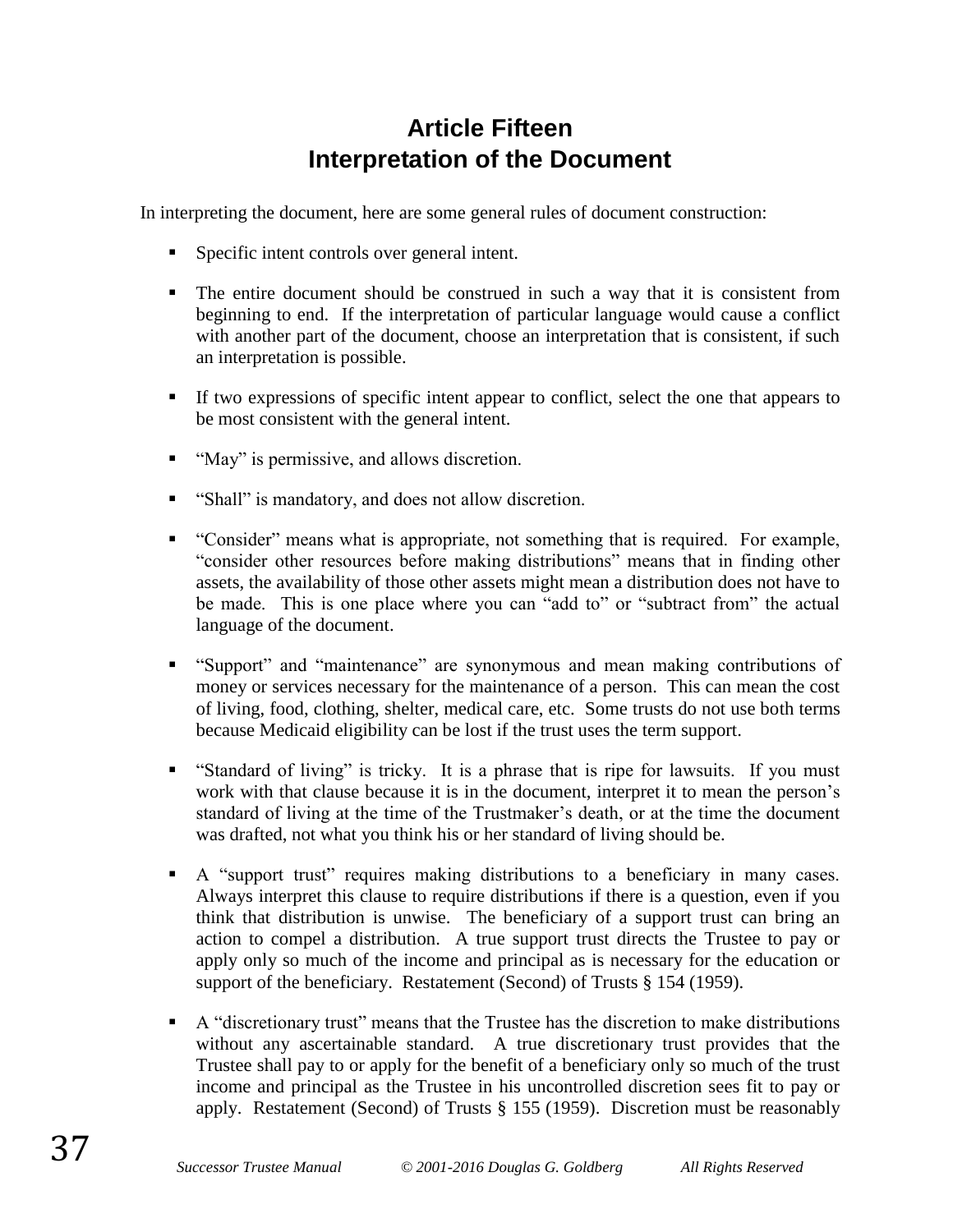exercised. When discretion is conferred upon a Trustee, the Trustee must act within the bounds of reasonable judgment and deal impartially with the beneficiaries. DuPont v. Southern Nat'l Bank of Houston, 771 F.2d 874 (5<sup>th</sup> Cir. 1985), cert denied, 475 U.S. 1085 (1986). The beneficiary of a discretionary trust cannot bring an action to compel a distribution. However, they can bring an action claiming that the discretion was abused.

- If you are sued for abuse of discretion, you need to show what effort you took to use your discretion. That means your judgment must be informed. If you have not conducted any review of the trust assets or not acquired information related to the beneficiary's needs and circumstances, your decision will be deemed to be arbitrary and you will lose!
- A failure to produce evidence about what effort was made to obtain the information needed to make a reasonably informed decision will likely be fatal to your defense. When you have an affirmative duty to obtain information before making a discretionary decision, you cannot safely sit back and wait for information to come to you. If you resign as Trustee, you must turn over the entire Trustee file. It would be wise to keep a copy of it in case you need it later.
- If you seek advice from third parties, document what advice was given.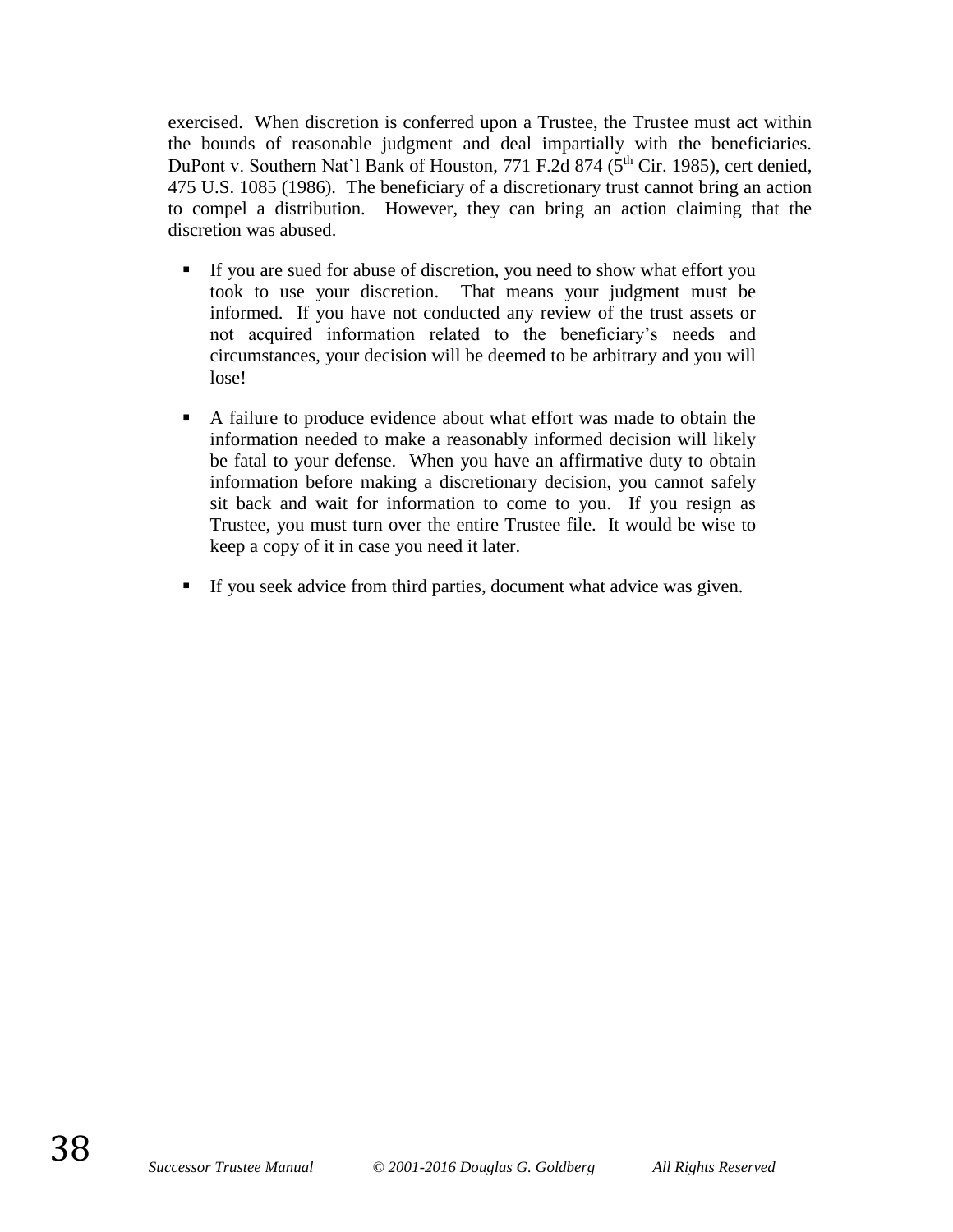## **Article Sixteen Presumptions of Interpretation of the "Silent" Document**

If the document is silent about a certain issue, there are some presumptions to guide interpretation. Those presumptions are as follows:

- The distribution of property is complete. Thus, if there is a possible way to interpret the document so that all property is distributed, that is the interpretation to use.
- By making a bequest or gift to someone, it was the intent of the Trustmaker to have them receive some benefit. Discretion should not be used to deny the designated recipient a benefit.
- Children are generally favored over grandchildren. Descendants are generally favored over collateral relatives. Relatives are generally favored over strangers.
- The earliest possible "vesting" of the estate is preferred. Unless the language is clear that the date of final distribution is later, earlier is better.
- All persons within a given class are treated equally at final distribution (termination of the trust).
- Distributions need not be equal during the term of the trust, and unless language clearly dictates such, it was not intended to be equal during the term of the trust.
- If the trust is divided between income beneficiaries and remainder beneficiaries, the corpus (principal) of the trust is not to be distributed to the income beneficiaries without specific authorization. The specific authorization is limited to what the document states as limitations to distributions of corpus.
- Every word selected and used is important, and no words are superfluous. The Trustmaker intended the law in effect at the time of creation to continue to be applicable when the document is later interpreted.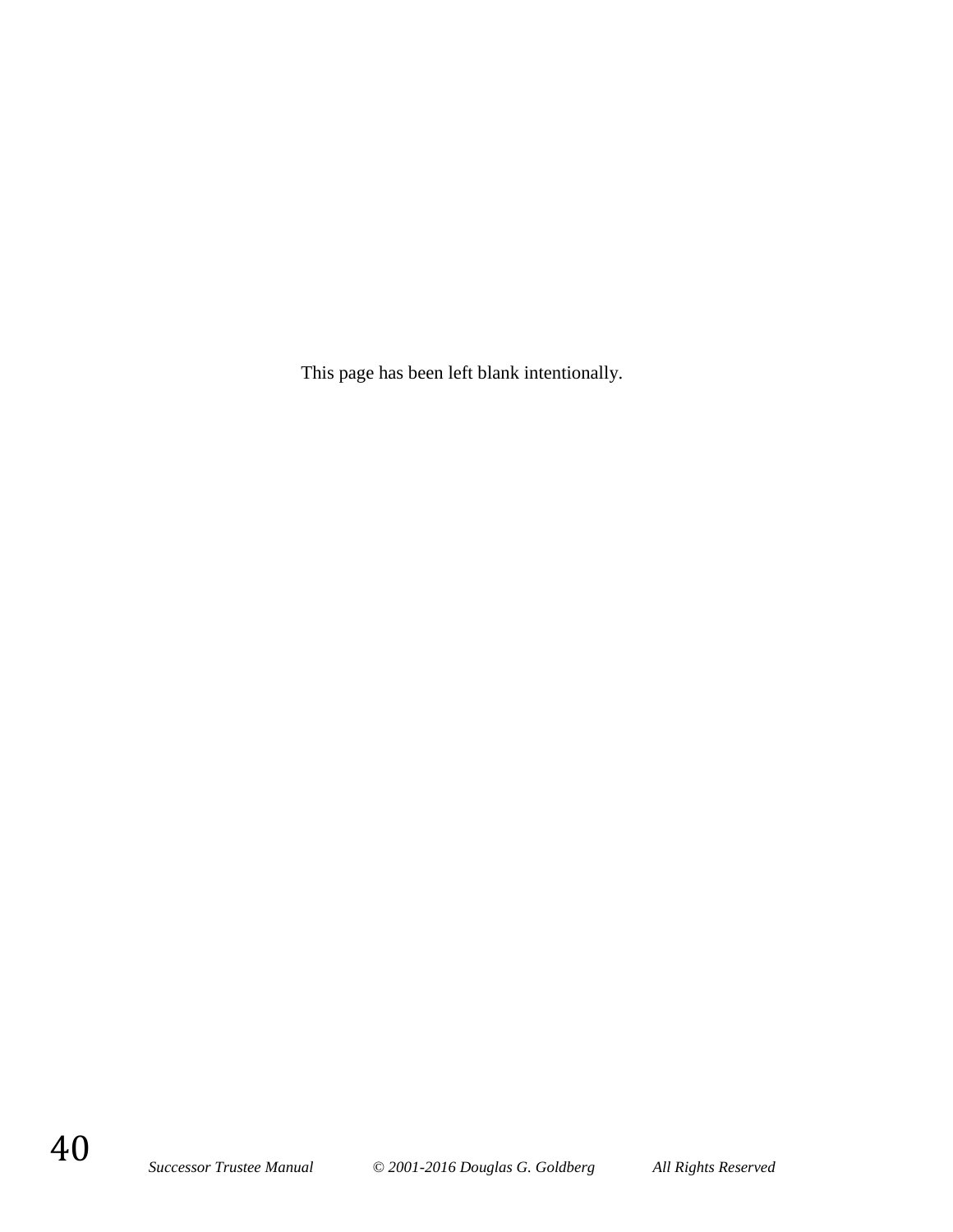## **Article Seventeen General Advice to the Trustee**

To help make your job easier, and to help you avoid being sued in your capacity as Trustee, you should carefully consider the following:

- **Read the trust document.** This is the best source for determining the intent and what your job is. It is the best source for determining what the beneficiaries are supposed to receive. It is your best defense for doing something stated by statute or case law.
- **Make a list of the things in the document that are discretionary and the things that are mandatory.** Keeping these two things straight and on a simple list will help you do your job better. As a law firm, we do not provide this because our primary focus is on providing for the needs of the Trustmaker. This involves providing something for the Trustee. The successor Trustee is a person, persons, or entity that we may not represent at the time the documents were created. We chose to not provide this since we would have to charge our client extra for this and our client would receive little or no benefit from providing this to the successor Trustees.
- **Try to understand why the trust was created.** Understanding why the trust was used will help you fulfill your role as Trustee. There are many reasons for using trusts and there was probably more than one reason for creating this trust. Getting the drafting attorney of the trust document to provide you with this information, even if you must pay for their time, can be invaluable to you later. If you choose to use an attorney who did not draft the document, and that attorney is still available, someone like a beneficiary who later hires that attorney, or even calls that attorney as a witness, may have a lot of information you really need but that you don't know. This information could seriously damage you in a lawsuit. Of course, you are not required to retain the attorney who drafted the trust and you may not want that attorney. Just be aware that you, as a successor Trustee, do not have all of the information regarding the formation of this trust. If you do hire the drafting attorney, that attorney does not have to, in fact cannot, give information to a beneficiary because the attorney represents the Trustee and attorney-client privilege applies.
- **Does the Trustee (you) have improper motives?** You should examine your motives carefully and be prepared to prove that your motives are not improper. While that can be difficult to prove, you can offer evidence of what your motives are. When you act, or choose not to act, make sure that you have a good reason for your action or inaction, and put your reasons in writing.
- **Are you a beneficiary or remainder beneficiary of the trust?** If you are a remainder beneficiary, a breach of fiduciary lawsuit could be problematic if the claim is made that you are not completely providing what you should provide merely to see to it that you receive more when the Trustmaker or existing beneficiary dies. Greed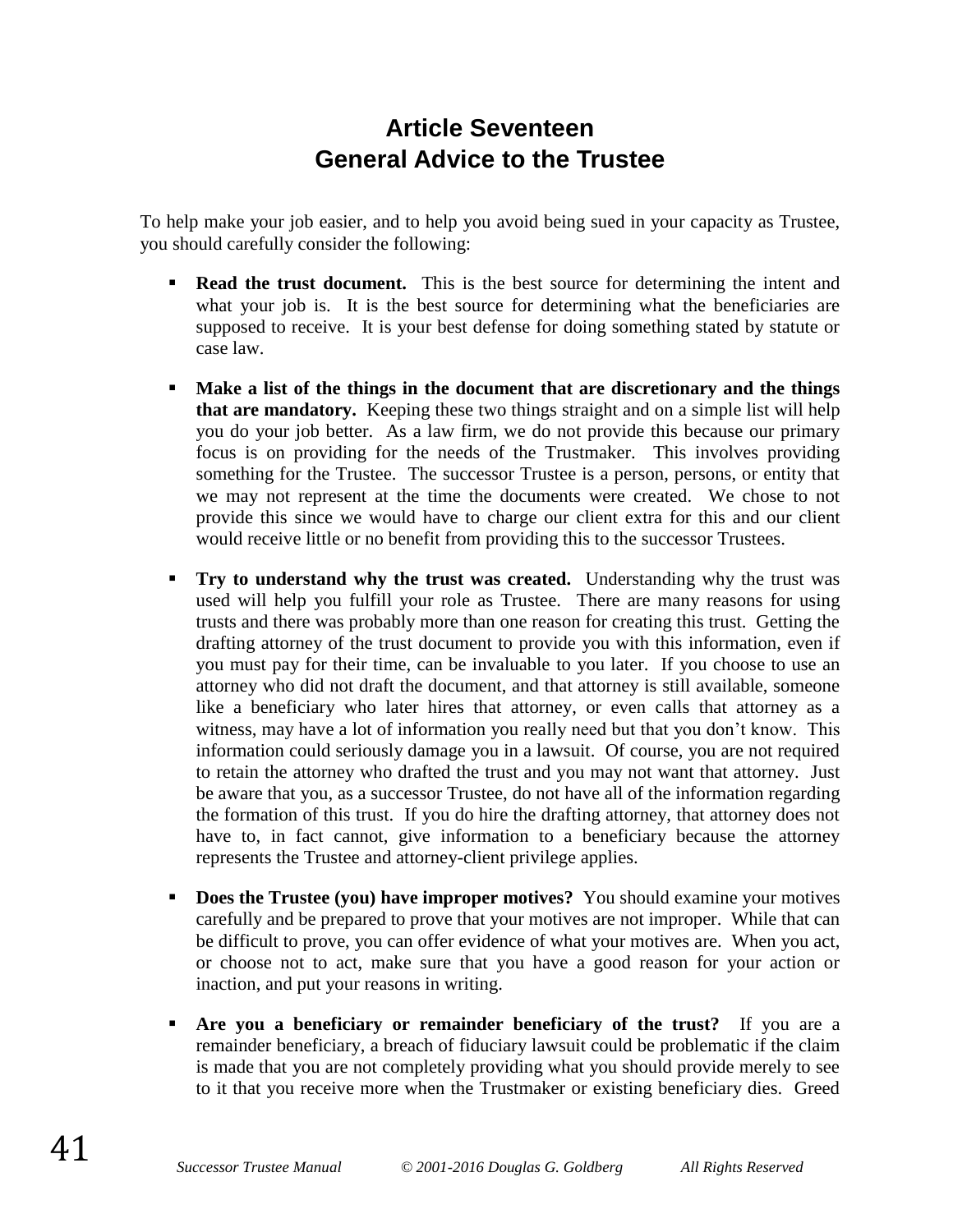never plays well to court or a jury! If you are a beneficiary and other beneficiaries are not also Trustees, it is critical that you remain impartial. Favoring one beneficiary (including yourself) over another is dangerous even if the document allows it. Favoring one beneficiary over another is favoritism, and favoritism never plays well before a court or a jury! If you are the beneficiary being favored, greed and favoritism in your own favor is going to turn a jury against you twice as fast and hard as only one of them. See the above rules to determine how you think a jury will look at this.

- **Create a file for the trust and keep it well-documented.** What should be in the file?
	- Notes from regular meetings with the beneficiaries. Include the dates, and preferably the length of the meetings. It is best to note the subjects discussed and the decisions made. Keep up with the "to do" list and make sure it is performed in a timely manner.
	- Get a copy of the income tax returns from the beneficiary. Not only does this provide you a great deal of information about what the beneficiary is claiming for their own tax situation, it provides you with information that can help you utilize discretion in making distributions. Keep in mind that tax returns are signed under penalties of perjury, so having them is a very good defense for you. However, you may not use those tax returns against the beneficiary in litigation or report suspected wrongdoing to the IRS. That is a breach of your fiduciary duty and a breach of the beneficiary's confidentiality.
	- Have the beneficiary provide you with an annual budget. You may want to help prepare that budget if the beneficiary doesn't know how to do it. Having a copy of the budget shows that you had the information to carefully consider their needs in making discretionary distributions.
	- Consider requiring the beneficiary to hire a professional financial planner and obtain copies of the planning being done. You should meet the financial planner and participate in at least some of the meetings. Requiring a copy of the plan will provide you much information about what the needs of the beneficiary are and what other resources the beneficiary has. Of course, they can lie to the financial planner. If the beneficiary lies and you find out, you can consider that in making future discretionary distributions to the beneficiary. If the financial planner lies or conspires with the beneficiary to mislead you and they are licensed, there are legal remedies available to you. You probably have a duty to other beneficiaries to pursue those remedies.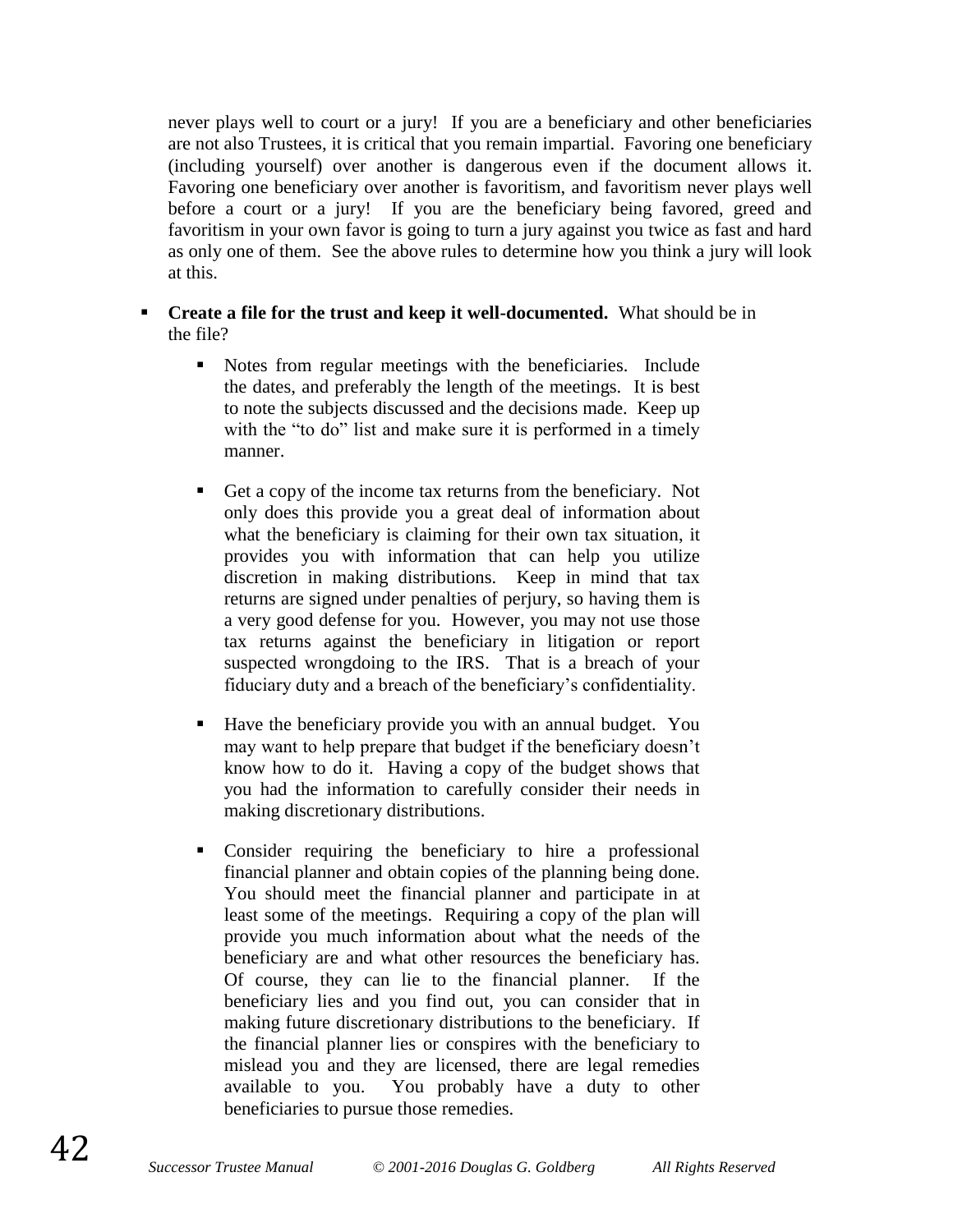- **Pay extraordinary expenses directly to the provider of goods or** services, if possible. If not possible, require copies of proof of payment, canceled checks, or receipts.
- Financial statements of the beneficiary, especially those submitted for bank or mortgage loans (where there are penalties for perjury), are excellent sources of information regarding the beneficiary's other resources.
- If the beneficiary works, or receives pensions or social security, copies of pay stubs are invaluable.
- Bank statements from the beneficiary's bank accounts are also invaluable. Coupled with other things, you can get a good feel for the resources available, provided you have all the bank statements.
- Ask for copies of all vehicle registrations (and proof of insurance) owned by the beneficiary. Also ask for copies of the car insurance statements. This will tell you about the make and model of his or her automobiles.
- Ask for credit card statements, and especially year-end statements. This will tell you a lot about spending habits and provide some indication of whether a request for discretionary distributions is being used to pay their creditors. Keep in mind that with "spendthrift" trusts, creditors are not entitled to be paid from trust assets.
- Keep photographs of the beneficiary's house. You might also ask for the home insurance statements that could tell you what kind of value the beneficiary lists for contents, including special value assets.
- Note the size of the beneficiary's family, including the number of children.
- Note whether the beneficiary, or his or her children, attend private or public school.
- Ask what clubs the beneficiary belongs to and what memberships the beneficiary has.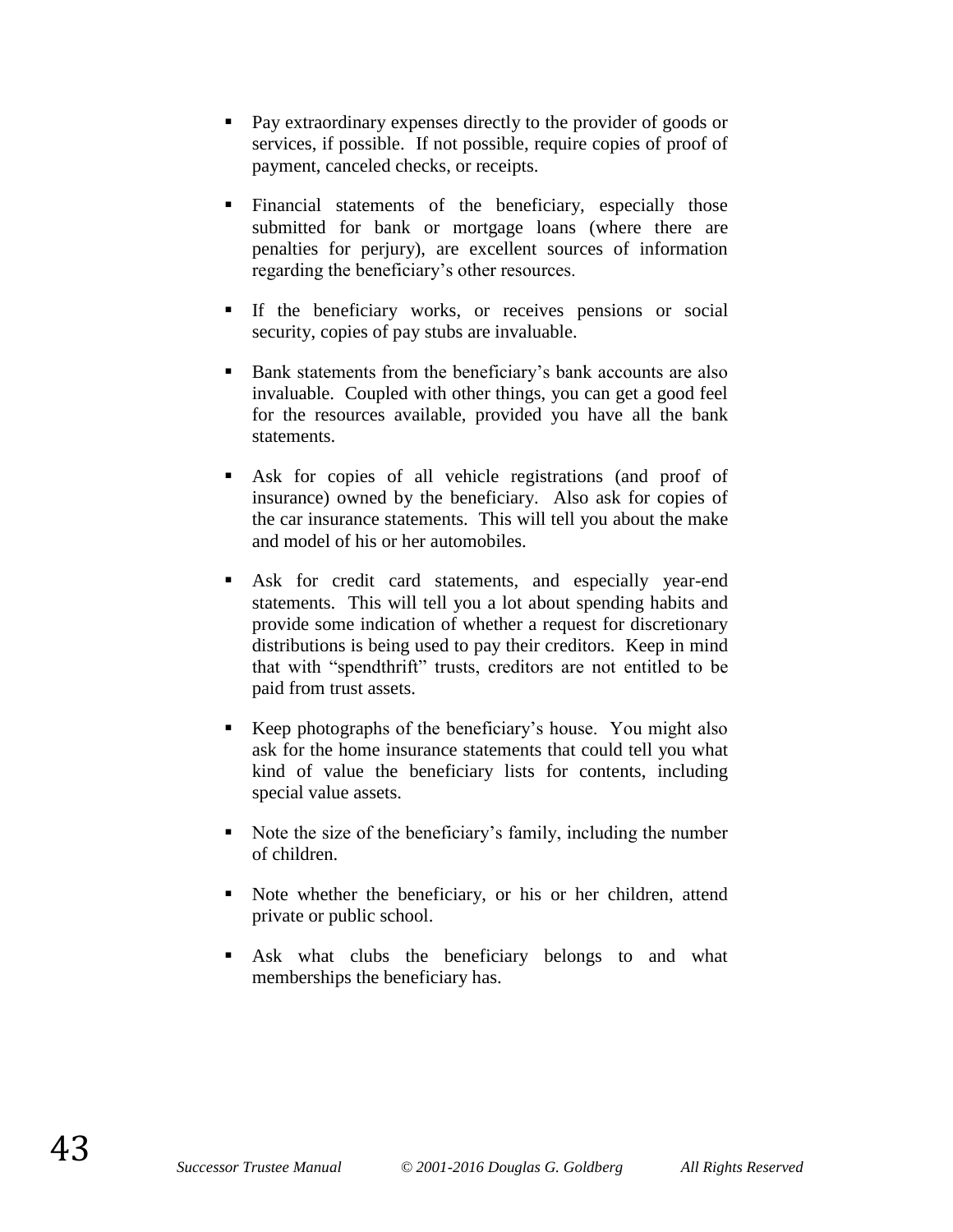That may seem intrusive. However, if you have discretion, this will document what your discretion is based on. This should not be looked at as a method to verify what the beneficiary tells you (though it will do that). It should be looked at as documenting your files. If providing this information makes the beneficiary feel that you do not trust him or her, let them know that you are looking for a reason to make the distribution, but it has to be documented. Use the information you have to help you find a reason to make the distribution, not avoid making it. Keep in mind that any remainder beneficiaries (those who might take upon the death of the beneficiary) may later claim you were too liberal in exercising your discretion. You could be held liable if you made discretionary distributions without asking for everything reasonably needed to exercise discretion.

I personally look at these requests as being reasonable requests for someone who is honestly asking me to exercise my discretion, at my own risk, to do something for them. As Trustee, you should utilize the "princess" theory. If the Trustmaker treated the beneficiary like a princess, your job is to treat the beneficiary like a princess also.

*Why does the trust not require all of this?* Good question. If the trust did require it then the Trustee could be held liable for not doing all of this. All of this may not be necessary to use reasonable discretion. It would be pointless to be forced to document all of this in cases where it wasn't necessary merely because the trust required it. Also, anything of this nature that is required by the trust is also something that can be used to remove a Trustee for cause. A Trustee that is removed for cause because they did not follow all their requirements is already way down the road toward being successfully sued for not doing something. Our purpose is not to make it likely that lawsuits will arise. Our job is to try to prevent lawsuits from occurring in the first place. By providing these instructions for the Trustee, we are trying to help the Trustee avoid potential liability.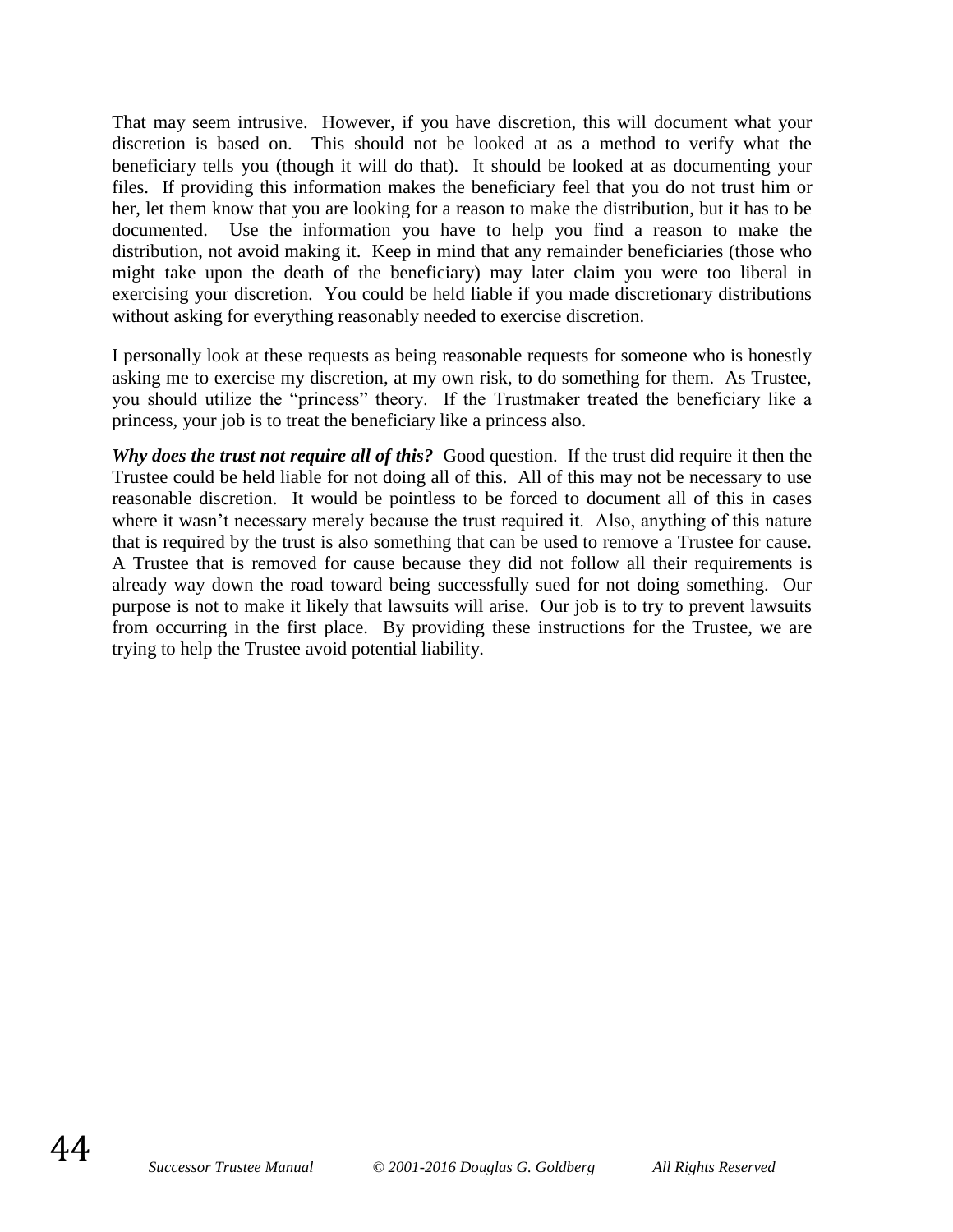## **Article Eighteen Other Things You May Want**

It would be a good idea to obtain copies of the relevant laws and keep them with your Trustee's file. Those laws include:

- Uniform Prudent Investor Act;
- Uniform Principal and Income Act; and
- Title 15, Section 16 Colorado Revised Statutes.